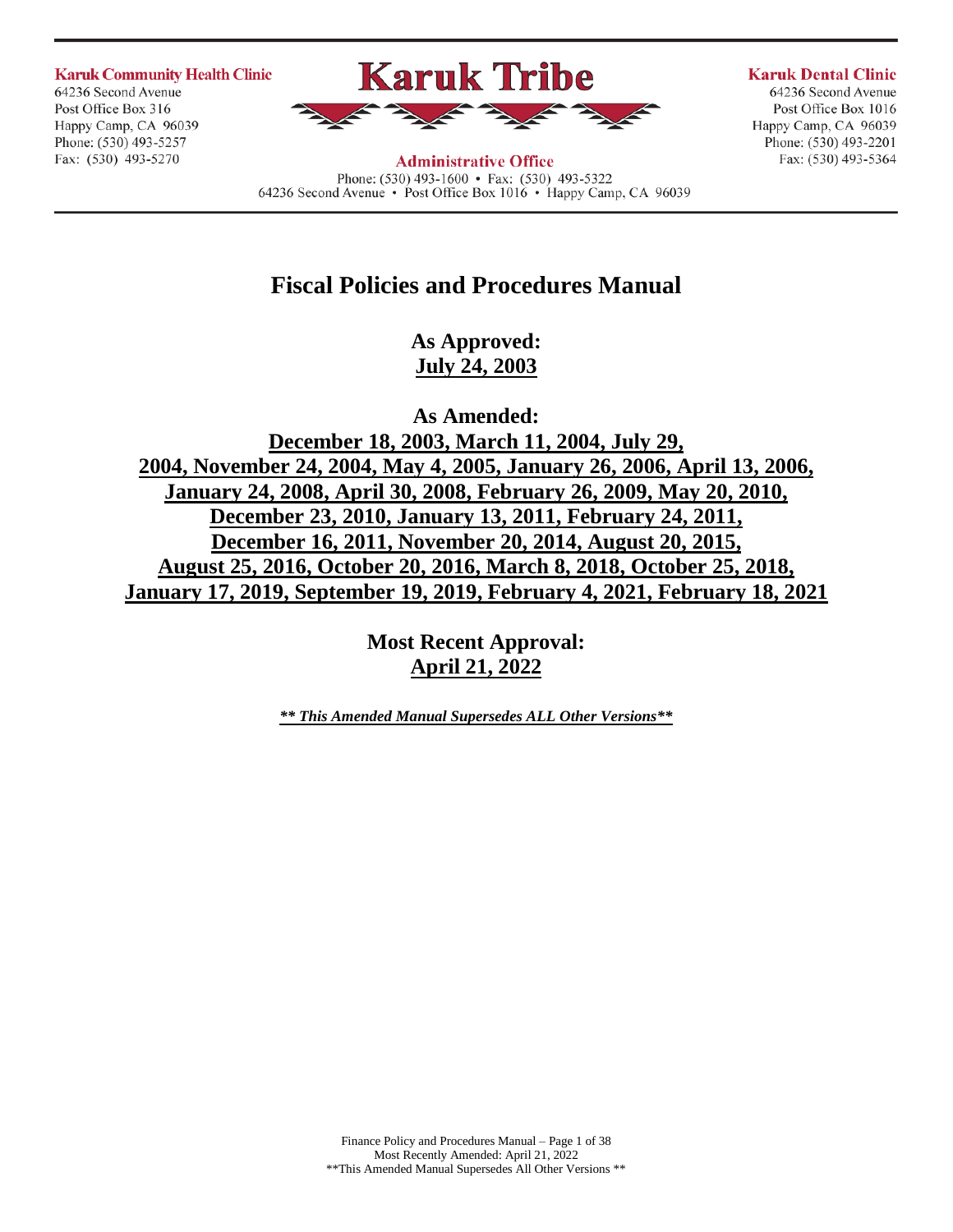## **TABLE OF CONTENTS**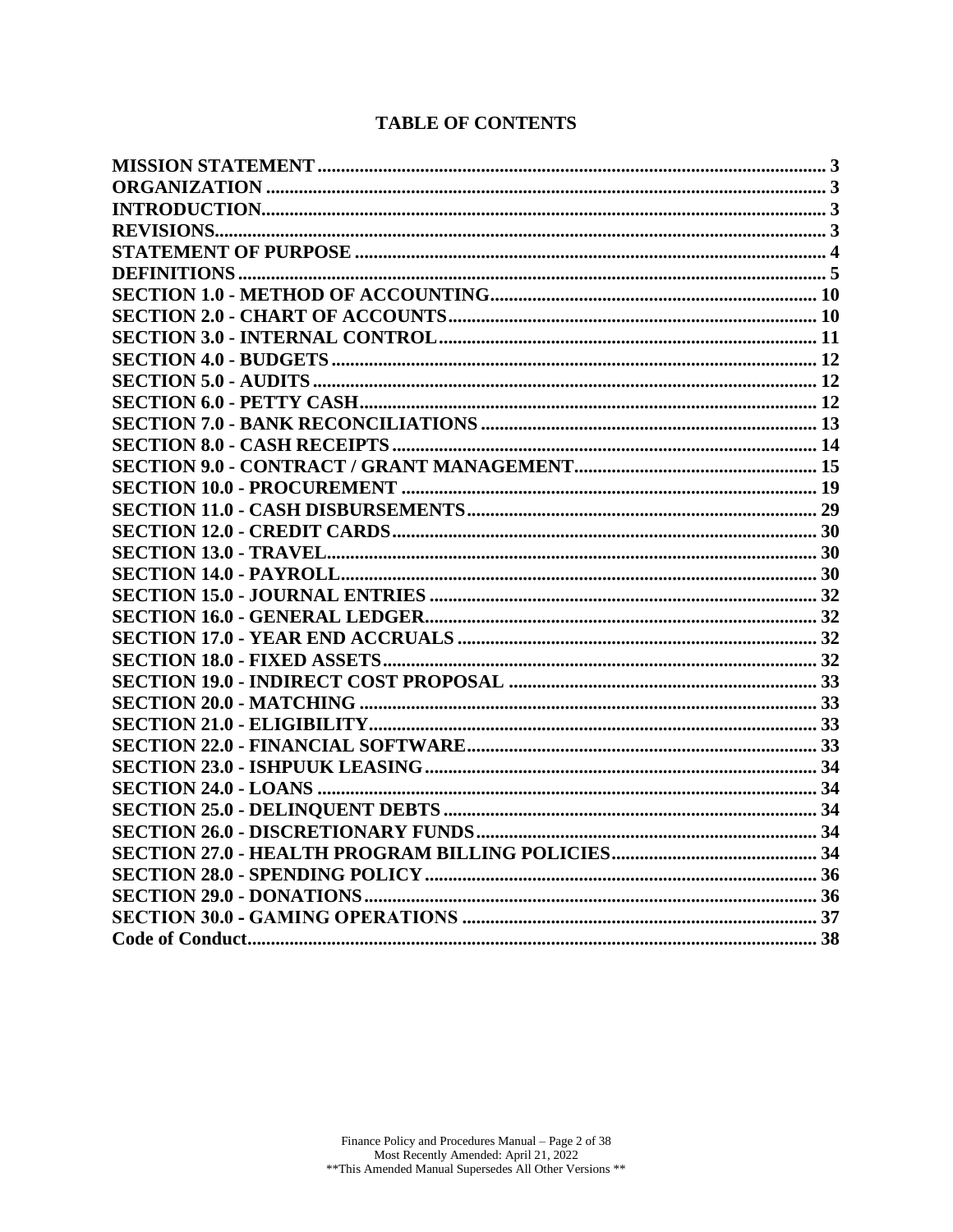#### **MISSION STATEMENT**

<span id="page-2-0"></span>**The mission of the Karuk Tribe is to promote the general welfare of all Karuk People, to establish equality and justice for our Tribe, to restore and preserve Tribal traditions, customs, language and ancestral rights, and to secure to ourselves and our descendants the power to exercise the inherent rights of self-governance.**

#### **ORGANIZATION**

<span id="page-2-1"></span>The Karuk Tribe is one of the largest Indian Tribal governments in Northern California. The Karuk Tribal community covers all of Siskiyou County and Eastern Humboldt County from the Siskiyou County/Oregon border to Bluff Creek, encompassing approximately 4000 miles. The service area has been divided accordingly, because the traditional land boundaries of the Karuk Tribe once included over one million acres of sacred grounds, hunting areas, and Indian communities along the Klamath and Salmon Rivers. The Karuk Tribe is a federally recognized Indian Tribe whose constitution was formally adopted by its members on April 17, 1985. Services provided by the Tribe include general government, education and a variety of social and health services.

#### **INTRODUCTION**

<span id="page-2-2"></span>This Fiscal Policy Manual contains information about the accounting policies and procedures of the Karuk Tribe.

The policies set forth in this Fiscal Policy Manual replace any and all previous fiscal and accounting policy statements, whether written or oral. No such prior fiscal or accounting policies or procedures shall have any force or effect after the effective date of this Manual.

#### **REVISIONS**

<span id="page-2-3"></span>The Karuk Tribe reserves the right to revise, modify, delete, or add to any and all fiscal policies and procedures stated in the Manual.

Revisions, additions, or deletions to this manual will be in writing and will only be made with approval from the Karuk Tribal Council. Revisions must be signed by the Tribal Chairperson.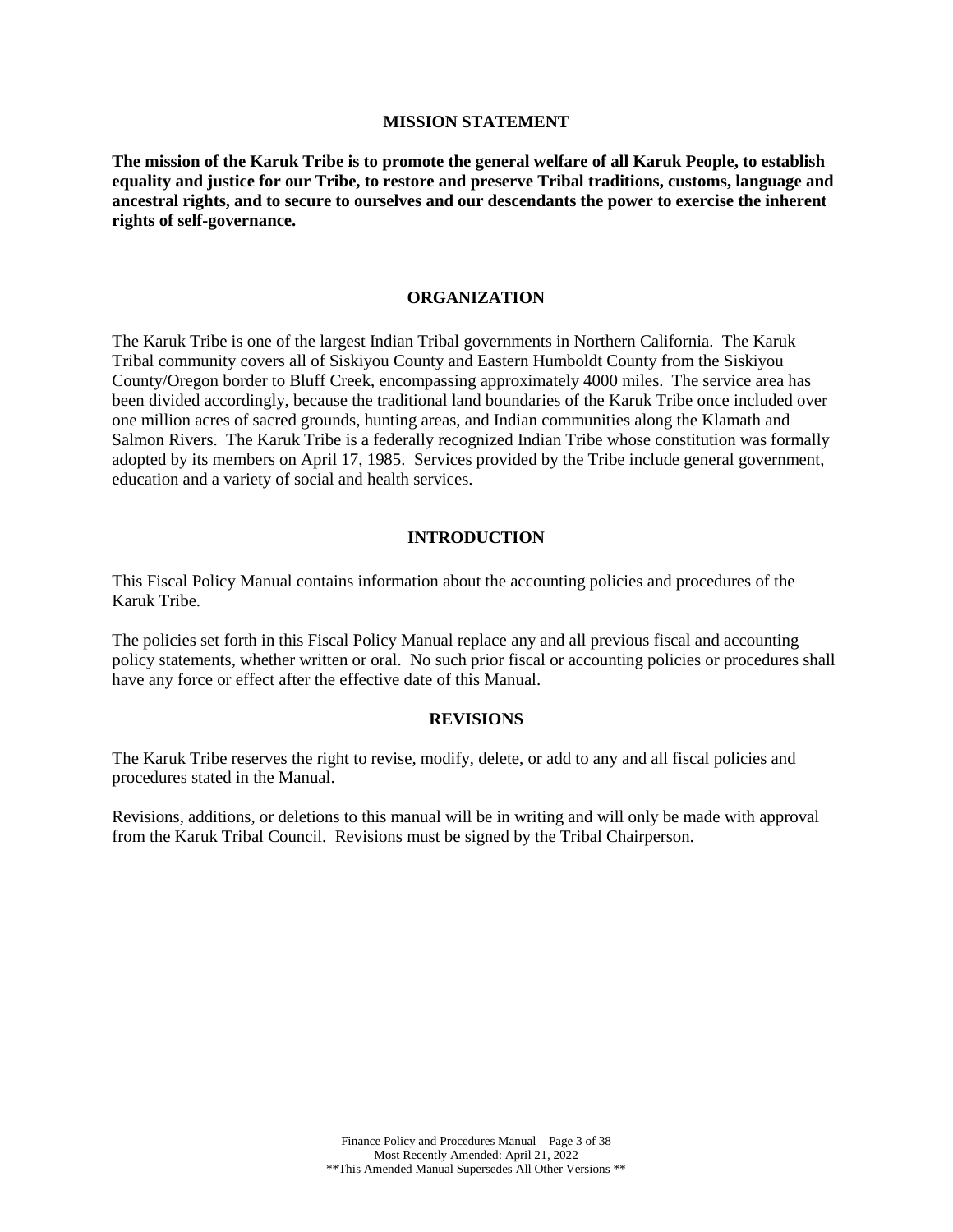## **STATEMENT OF PURPOSE**

<span id="page-3-0"></span>The primary objective of establishing fiscal policies and procedures is to promote the accurate recording and timely reporting of all financial transactions completed in order to meet the objectives of the Karuk Tribe. Included in the objective is compliance with all federal and state rules, regulations and procedures governing each grant or source of funding.

The objective will be met by requiring that all financial transactions be conducted in accordance with policies and procedures prescribed in this manual. Unless statutory law requires otherwise, the underlying intent of structuring the fiscal administration herein is to adhere to Generally Accepted Accounting Principles (GAAP).

The results of an organization's financial activities are reflected in its financial statements. The readers and users of a financial statement, of financial reports, rely upon the integrity of the information for decision making purposes. Reliance on such information provided is important to the Tribal Council, Staff, Grantors, Federal, State, & Municipal Governments, Bankers, and Creditors.

This manual is designed to provide the vehicle to control funds received from all sources, Federal, State, or Private. Grant accounting may be subjected to rigid legal requirements and restrictions. In applying for funds, the applicant organization agrees to administer the project in accordance with governing regulations and policies in effect at the time of the awards. The organization assumes the legal responsibility for fiscal and administrative management and fulfillment of any special conditions which may be prescribed for the project. The organization is responsible for performing the agreed upon project and for using the funds prudently for the purpose set forth in its agreement with the agency.

Since confidentiality is of the utmost importance in financial matters it is important that everyone in the office refrain from discussing matters pertaining to the organization with anyone other than the management.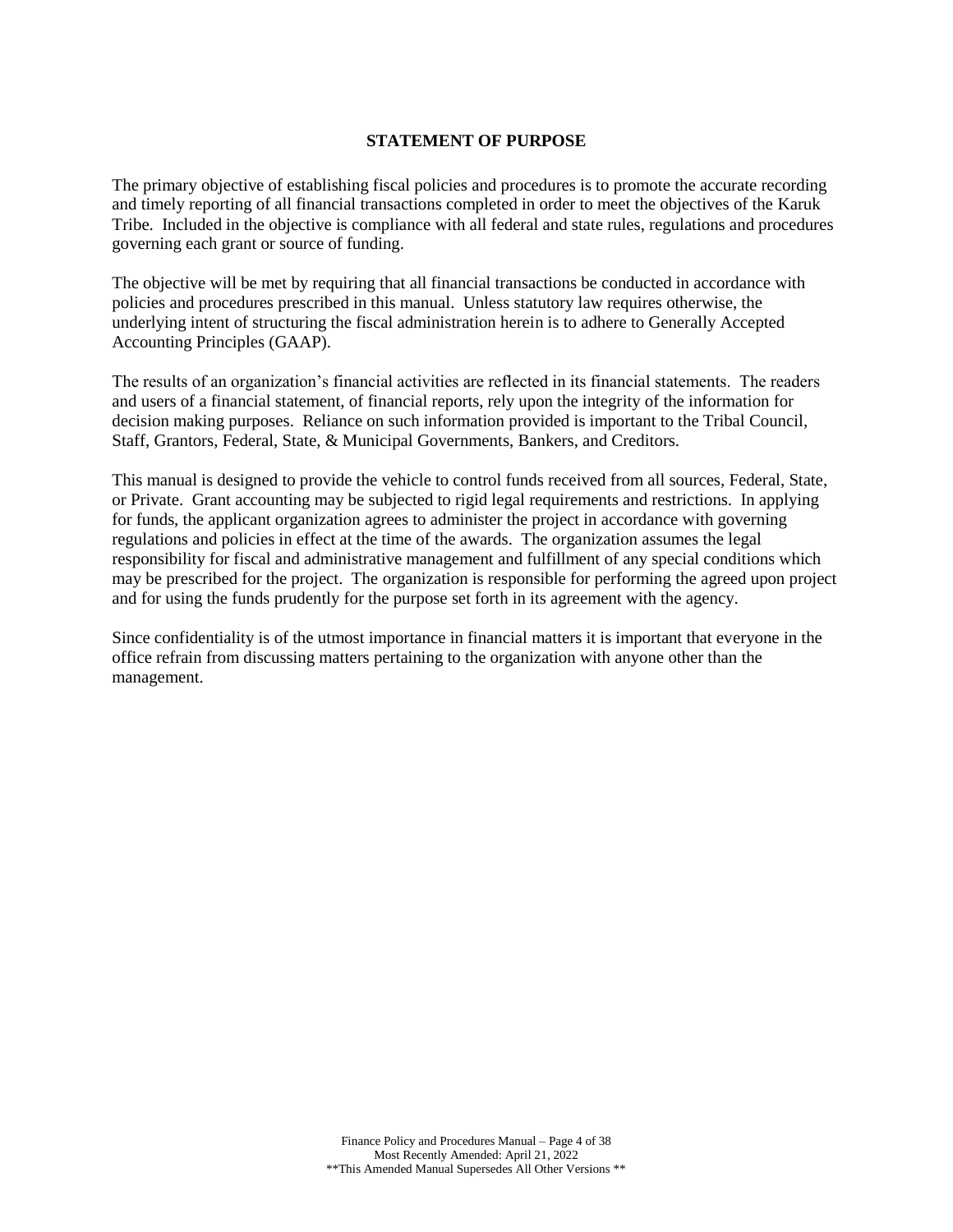### **DEFINITIONS**

<span id="page-4-0"></span>ACCOUNT NUMBER: A group of numbers used to identify the fund, department, and description of an account. For example,  $1020-20-7300.00$  is broken down as follows:  $1020 =$  indirect cost fund,  $20 =$ finance department and  $7300.00 =$  travel. See section 2.0.

ALLOWABLE COSTS: OMB Super Circular defines allowable costs as follows: To be allowable under an award, cost must meet the following general criteria:

- Be reasonable for the performance of the award and be allocable thereto under these principles.
- Conform to any limitations or exclusions set forth in these principles or in the award as to types or amount of cost items.
- Be consistent with policies and procedures that apply uniformly to both federally financed and other activities of the organization.
- Be accorded consistent treatment.
- Be determined in accordance with generally accepted accounting principles.
- Not be included as a cost or used to meet cost sharing or matching requirements of any other federally financed program in either the current or a prior period.
- Be adequately documented.

ASSET: A valuable item that is owned. A future economic benefit obtained or controlled by a particular entity as a result of past transactions or events. Examples include cash and accounts receivable.

APPROPRIATION: Funds set aside for a specific purpose.

BALANCE SHEET: A statement of the assets, liabilities, and fund balance as of a specified date. Total Assets equal total liabilities plus fund balance.

BUDGET: An itemized summary of probable income and expenditures for a given period.

CAPITAL PROJECT FUNDS: The funds to account for financial resources to be used for the acquisition or construction of major capital facilities.

CHART OF ACCOUNTS: A list of all account numbers used by an organization to record activity into the general ledger.

COLLUSION: Where two or more persons secretly operate together to gain an unfair advantage over others for personal gain.

CONTRACT: A legally enforceable agreement with a party for a specified amount of valid consideration to be paid to that party for a specific deliverable(s) outlined in a scope of work. The Karuk Tribe uses the "Agreement for Independent Contractor Services" dated November 20, 2014.+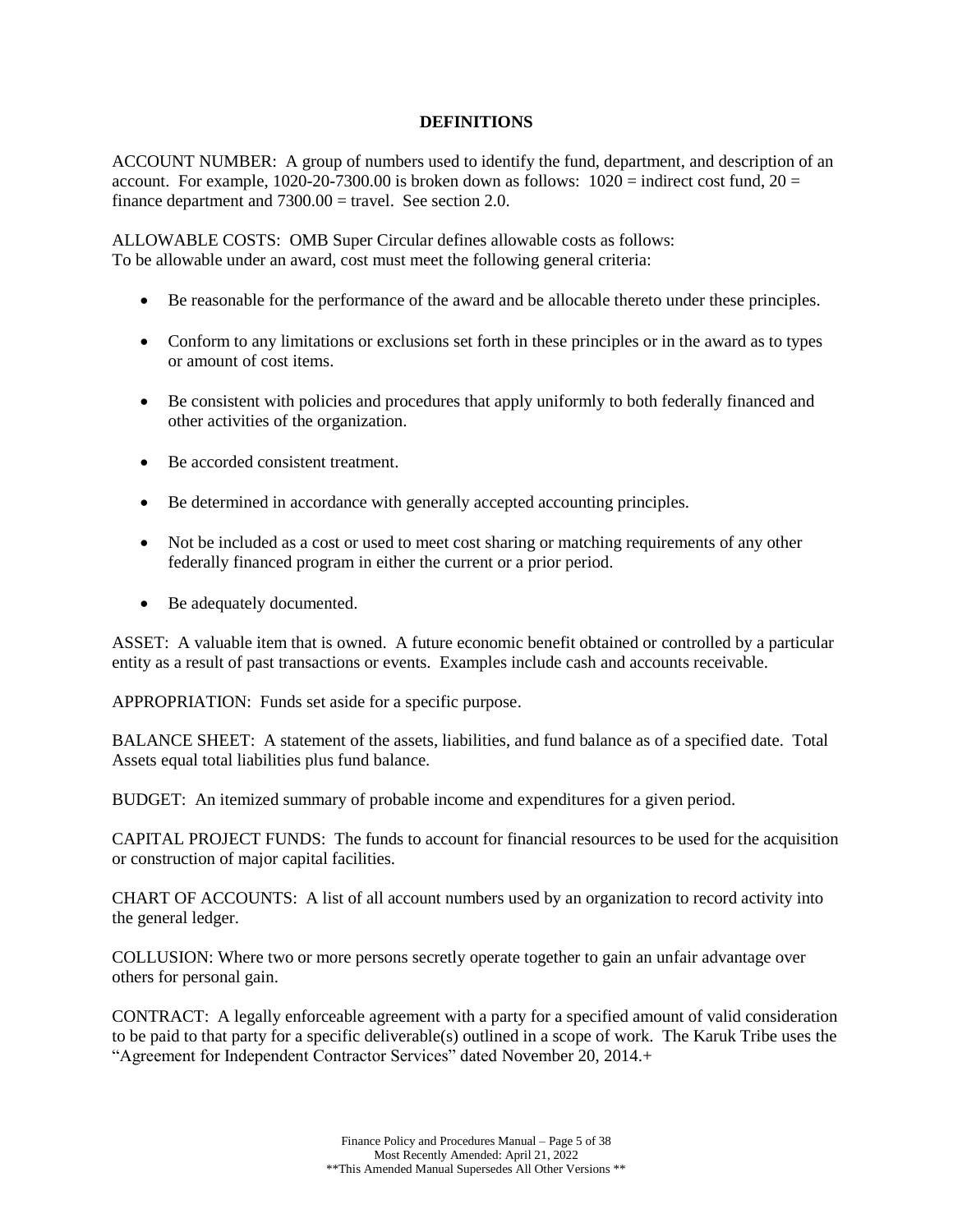CONTRACTING OFFICER: The official representative, authorized by virtue of their position, or Council designation, to perform the function of administering a contract on behalf of the Karuk Tribe.

CREDIT: The right side of an account.

DEBIT: The left side of an account.

DEBT SERVICE FUNDS: Account for the accumulation of resources for, and the retirement of, general long-term debt principal and interest.

DEFERRED COMPENSATION FUND: The fund used to account for assets held for employees in accordance with the provisions of Internal Revenue Code Section 457.

DEFERRED REVENUE: Revenue that is not yet recognized.

DIRECT COST: Costs which can be specifically identified with a particular cost objective.

DISBURSEMENT: Funds paid out.

DISCRETIONARY FUNDS: All un-restricted fund expenditures require Tribal Council approval.

ENTERPRISE FUNDS: Account for the operations financed and operated in a manner similar to private business enterprises.

ENCUMBRANCE: Commitments related to unperformed contracts for goods or services. Used in budgeting, encumbrances are not GAAP expenditures or liabilities, but represent the estimated amount of assets reserved for outstanding purchase orders.

EXECUTIVE COUNCIL: Chairman, Vice- Chairman or Secretary/Treasurer.

EXPENSE: Decrease in financial resources.

FIDUCIARY FUNDS: Funds to account for assets held by a governmental unit in a trustee capacity.

FIXED ASSET: A single tangible item valued at \$5,000 or more with a useful life longer than one year is classified as a fixed asset. The fixed asset inventory listing may also include items of a lesser value which are subject to pilferage such as computers. Examples of fixed assets include buildings, equipment, and vehicles.

FRINGE BENEFIT: An employee benefit given in addition to one's wages or salary. Examples include health insurance and retirement.

FUND: A fiscal and accounting entity with a self-balancing set of accounts which is segregated for the purpose of tracking specific activities in accordance with special regulations or restrictions.

FUND BALANCE: The difference between the assets and liabilities of a governmental fund.

GENERALLY ACCEPTED ACCOUNTING PRINCIPLES: Rules of accounting established by experienced professional accountants and bodies such as the financial accounting standards board.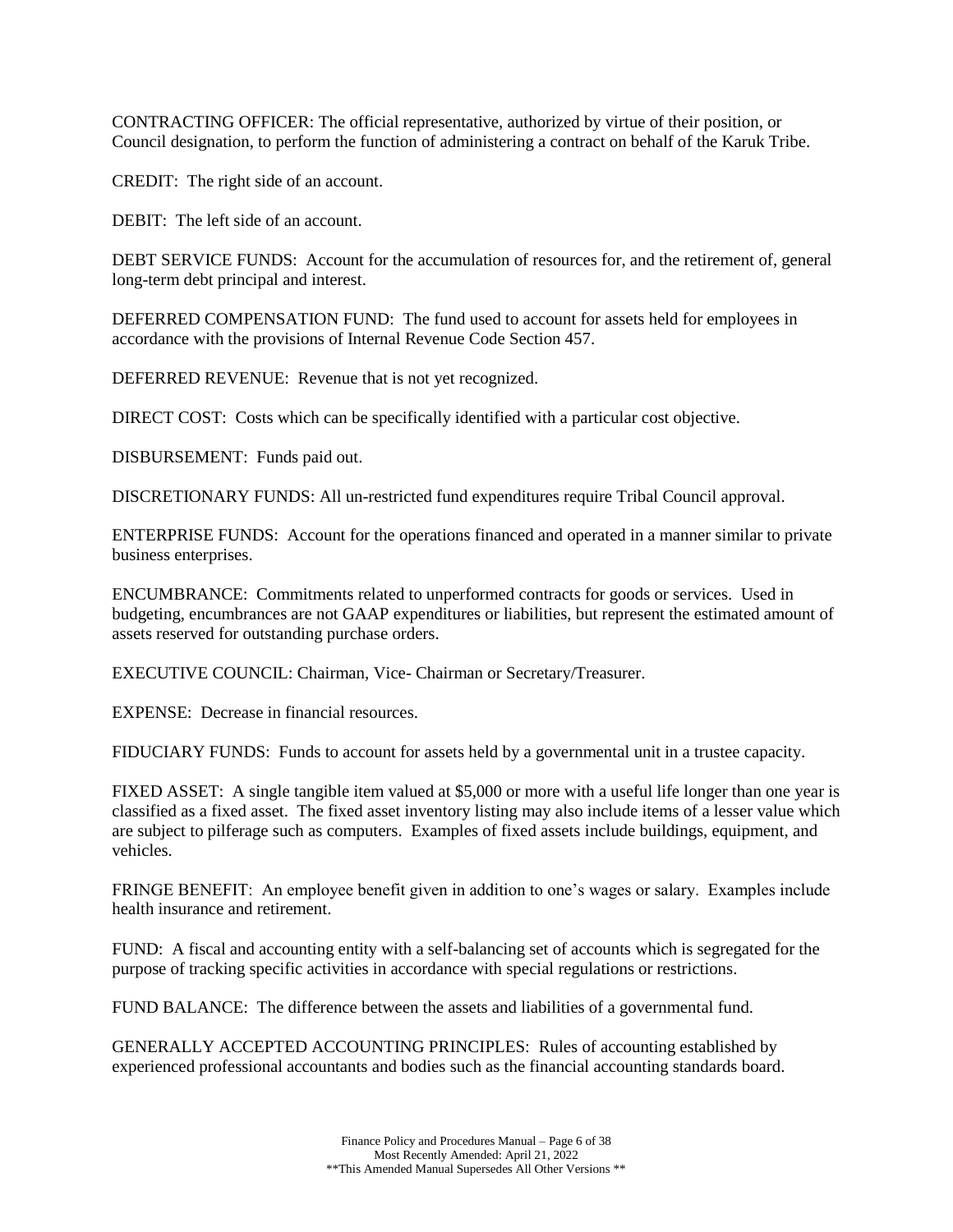GENERAL FIXED ASSETS: Capital assets are not assets of any fund, but of the government unit as a whole. Most often these assets arise from the expenditures of the financial resources of governmental funds.

GENERAL FIXED ASSETS ACCOUNT GROUP: Fixed assets not recorded in a proprietary fund are reported in a fund called the general fixed assets account group.

GENERAL FUND: Accounts for all financial resources except those required to be accounted for in another fund.

GENERAL LEDGER: A record of monetary transactions of an organization posted in the form of debits and credits.

GENERAL LONG-TERM DEBT ACCOUNT GROUP: This fund is used to account for a government's long-term indebtedness that has not been identified as a specific fund liability of a proprietary or trust fund.

GOVERNMENTAL ACCOUNTING STANDARDS BOARD (GASB): The board which is the authority for establishing governmental accounting standards.

GOVERNMENTAL FUNDS: The funds through which most governmental functions are typically financed.

GRANT: Any agreement, memorandum of agreement, contract or grant agreement or award that provides funding to the Karuk Tribe or its entities to perform a specific project. Grants may be provided to the Tribe or its entities by the State, Federal Government, a Business, an Organization, Foundation, or Individual.

INDIRECT COST: Costs incurred for a common or joint purpose benefiting more than one cost objective. Assigning these costs to more than one objective requires an effort that is disproportionate to the results achieved. Examples of indirect costs include fiscal department staff and electricity for the administration building.

INTERNAL SERVICE FUNDS: The funds to account for the financing of goods or services provided by one department to other governmental units.

JOURNAL ENTRY: A two-sided entry consisting of a debit and a credit used to record information into the general ledger.

LIABILITY: Obligations of an entity. An example is accounts payable.

MEMORANDUM OF AGREEMENT (MOA): A document written between two or more parties to cooperatively work together on an agreed upon project or goal, the MOA will contain specific language regarding the responsibilities of each party and the benefits for each party. There is a list of binding terms and it usually has an obligation of funds specified for the project or objective.

MEMORANDUM OF UNDERSTANDING (MOU): A document written between two or more parties that indicates a common line of action. It is used in cases where the parties do not wish to have a legal commitment or in situations where the parties cannot create a legally enforceable agreement. An MOU is a common synonym for a Letter of Intent and may be used to define relationships between departments or agencies.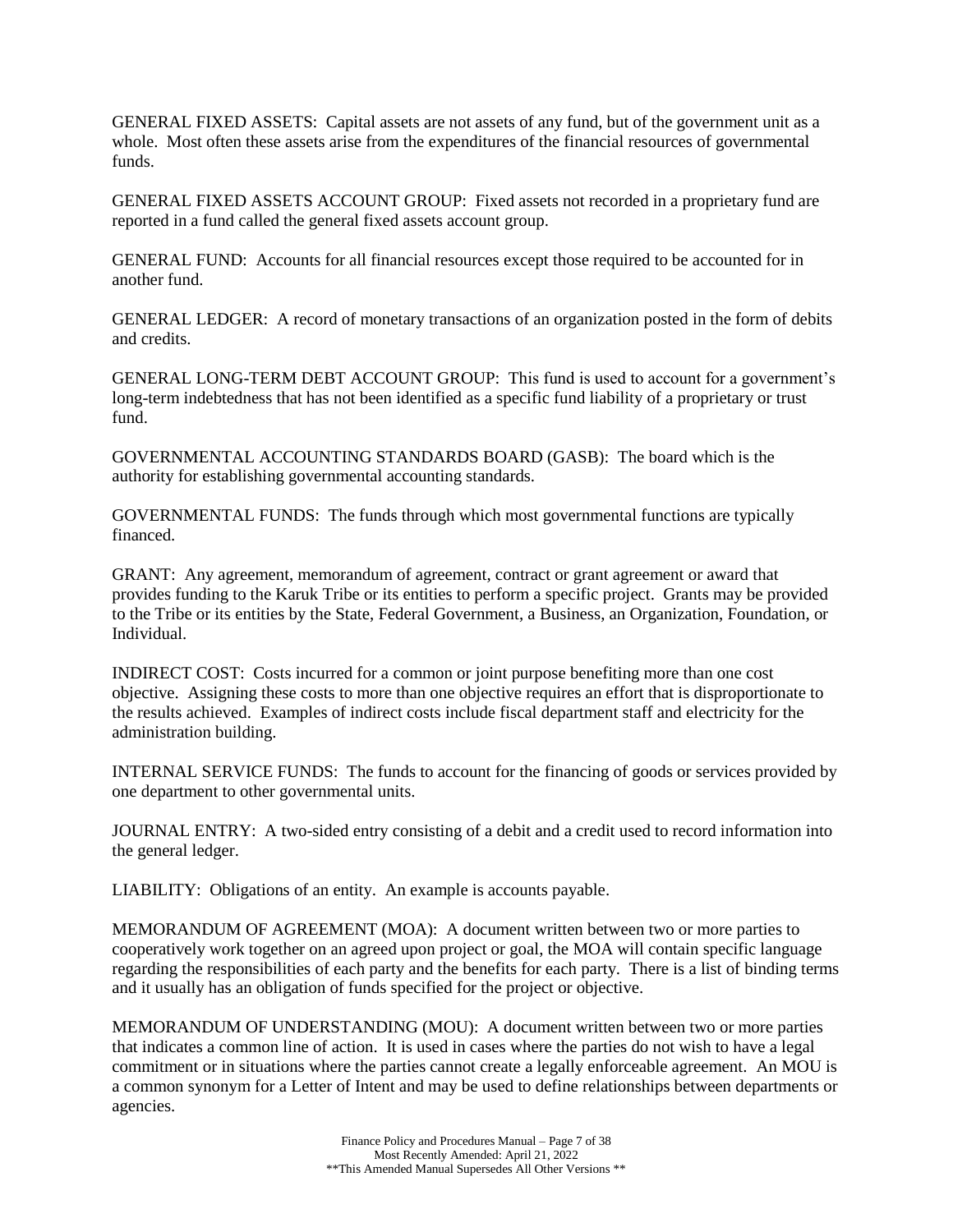## PAYEE: One to whom money is to be paid.

POST: To record an item in the general ledger.

PROPIETARY FUNDS: The funds used to account for governmental activities that are similar to for profit business operations in the private sector.

REASONABLE COSTS: OMB Super Circular defines reasonable costs as follows: A cost is reasonable if, in its nature or amount, it does not exceed that which would be incurred by a prudent person under the circumstances prevailing at the time the decision was made to incur the costs. The question of the reasonableness of specific costs must be scrutinized with particular care in connection with organizations or separate divisions thereof which receive the preponderance of their support from awards made by Federal agencies. In determining the reasonableness of a given cost, consideration shall be given to:

- Whether the cost is of a type generally recognized as ordinary and necessary for the operation of the organization or the performance of the award.
- The restraints or requirements imposed by such factors as generally accepted sound business practices, arm's length bargaining, federal and state laws and regulations, and terms and conditions of the award.
- Whether the individuals concerned acted with prudence in the circumstances, considering their responsibilities to the organization, its members, employees, and clients, the public at large, and the government.
- Significant deviations from the established practices of the organization which may unjustifiably increase the award costs.

RESERVED FUND BALANCE: Those portions of fund balance not appropriable for expenditures or that are legally segregated for a specific future use.

REVENUE: Increase in financial resources.

SPECIAL REVENUE FUNDS: Funds to accounts for specific revenue sources that are restricted legally to be expended for specific purposes.

STATEMENT OF REVENUES, EXPENDITURES, AND CHANGES IN FUND BALANCE: A financial statement which shows revenue, expenditures, and changes in fund balance during a specified period of time.

TRIAL BALANCE: A list of the balances of the accounts in a ledger fund by double entry, with the debit and credit balances shown in separate columns. The totals of the debits and credits must be equal for the trial balance to balance.

UNALLOWABLE COSTS: The following costs are unallowable under OMB Super Circular:

- Alcoholic beverages
- Bad debts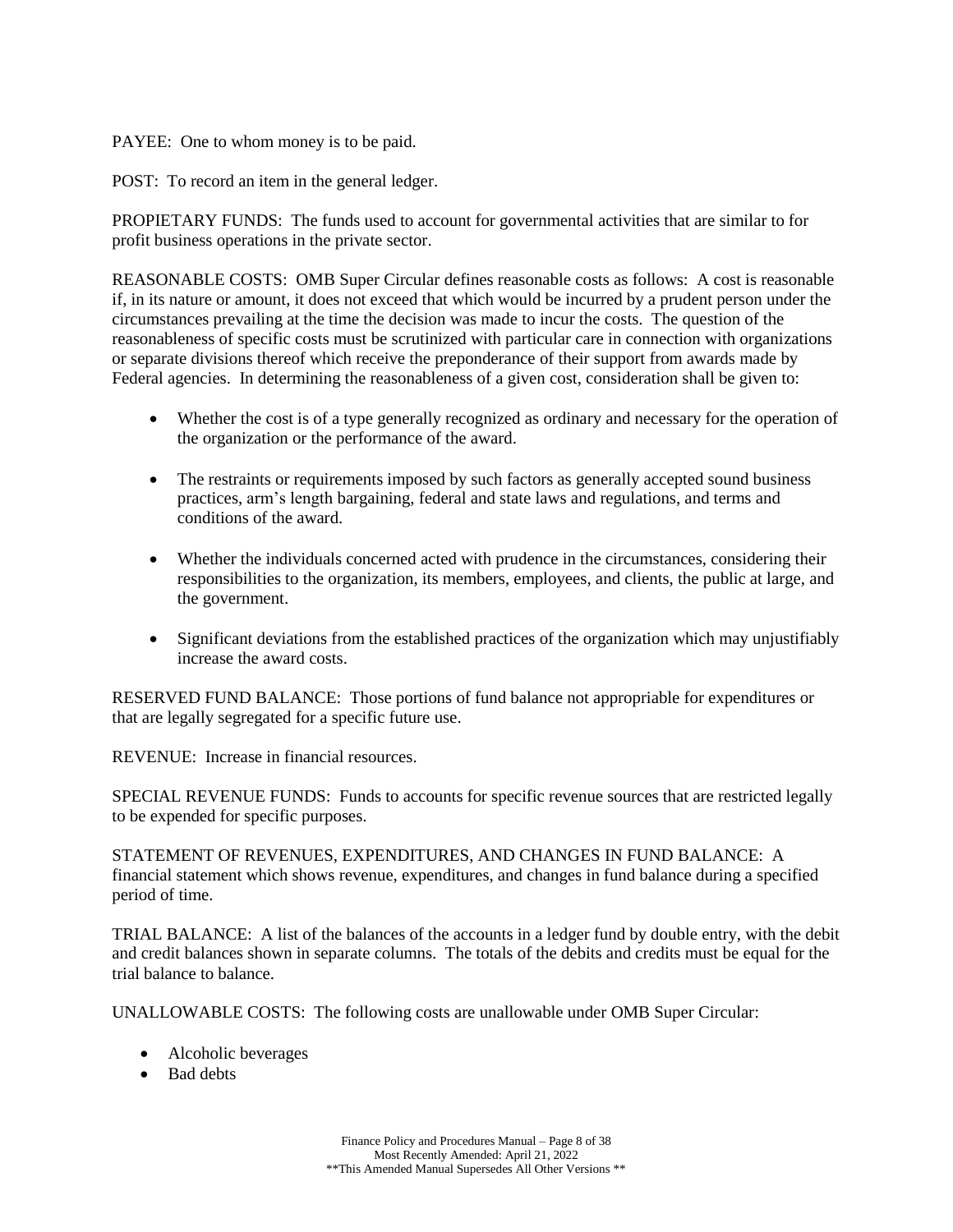- Contingencies
- Contributions and donations
- Entertainment
- Fines and penalties
- Fund raising
- Interest and other financing costs except where authorized under the circular
- Legislative expenses
- Lobbying expenses
- Under-recovery of costs of other grants or agreements
- Gifts and awards not associated with essential work functions to any Councilmember, Commission, Committee, Board, or Judicial Officer of the Tribe

## **Other costs not listed may also be unallowable.**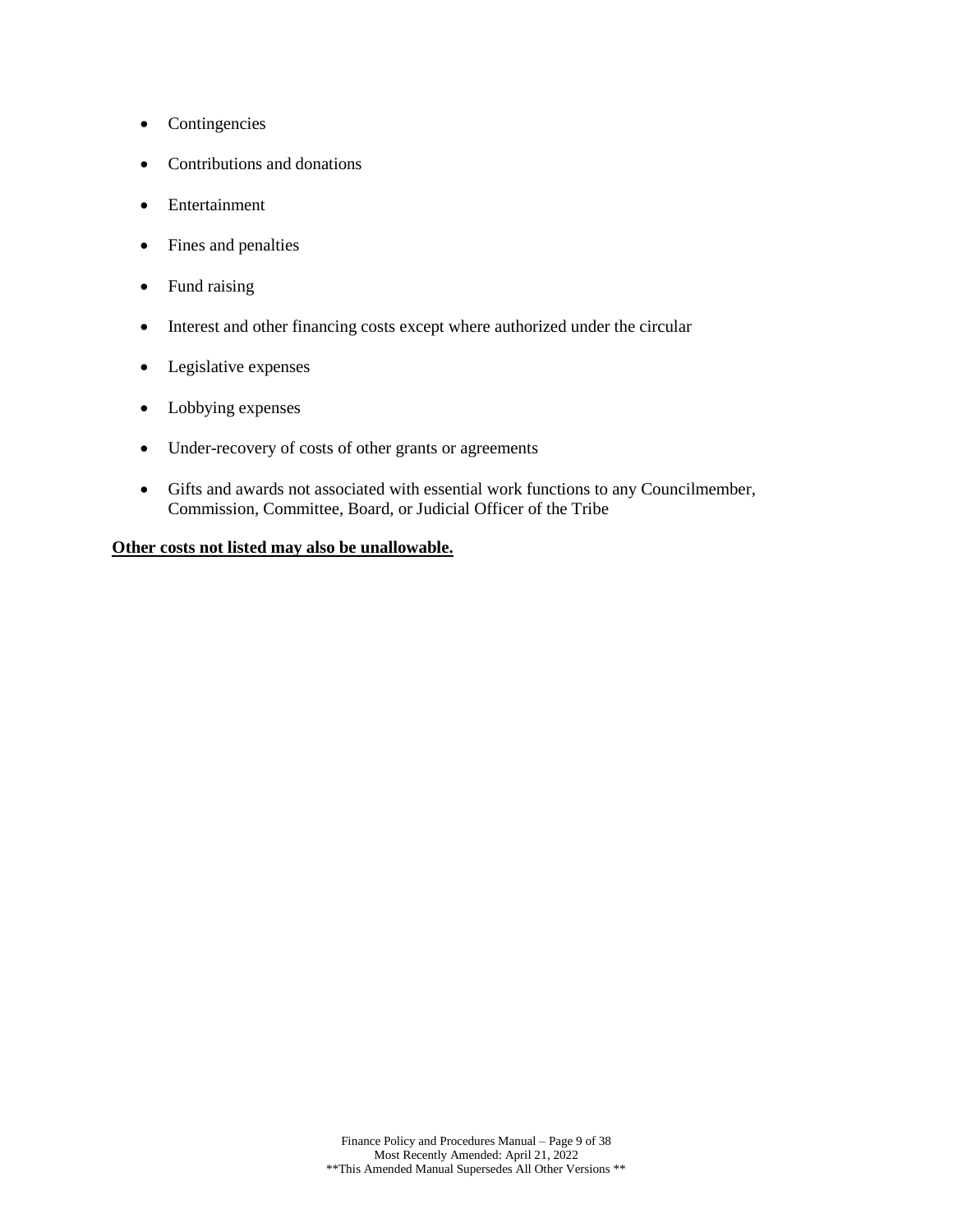## <span id="page-9-0"></span>**SECTION 1.0 - METHOD OF ACCOUNTING**

As a governmental entity the Karuk Tribe is required to follow Generally Accepted Accounting Principles (GAAP) as endorsed by the Governmental Accounting Standards Board (GASB). The following five basic principles of governmental accounting will be followed by the Karuk Tribe:

## **1.1 Accounting and Reporting Capabilities**

A governmental accounting system must make it possible to present fairly and with full disclosure the financial position and results of operations of the funds and account groups of the governmental unit in conformity with GAAP and to demonstrate compliance with legal and contractual provisions.

## **1.2 Fund Classifications**

Governmental accounting systems should be organized and operated on the fund basis. The three major categories of funds are Governmental Funds, Proprietary Funds, and Account Groups. Within each of these categories there are the following fund types:

- Governmental Funds include the General Fund, Special Revenue Funds, Capital Project Funds, and Debt Service Funds.
- Proprietary Funds include Enterprise Funds, Internal Service Funds, Fiduciary Funds, and the Deferred Compensation Fund.
- Account Groups include the General Fixed Assets Account Group, and the General Long-Term Debt Account Group.

## **1.3 Basis for Accounting**

All governmental funds are accounted for using the modified accrual basis of accounting. Their revenues are recognized when they become measurable and available. Expenditures are recognized when the related fund liability is incurred.

All proprietary funds are accounted for using the accrual basis of accounting. Their revenues are recognized when earned, and their expenses are recognized when incurred.

## **1.4 Budgeting**

A budget is prepared annually to coincide with the fiscal year. The accounting system provides the basis for appropriate budgetary control. Budgetary comparisons are included on the Expenditures, Encumbrances, & Appropriations (EE&A) report.

## **1.5 Annual and Interim Financial Reporting**

Complete audited financial statements will be issued annually. Interim financial reports such as Trial Balances, EE&A reports and detailed general ledgers will be issued monthly or at the request of Program Directors or Tribal Council. It is the responsibility of the program director to monitor their program. If they do not receive the financial information they need to do so, they should contact the fiscal department and request it.

## <span id="page-9-1"></span>**SECTION 2.0 - CHART OF ACCOUNTS**

The Karuk Tribe has established the Chart of Accounts that is reflected below. The purpose of a chart of accounts is the establishment of a system of numbering accounts in such a way that the number used reveals certain information about the account.

The Chart of Accounts used by the Karuk Tribe is grouped into three groups of digits as follows: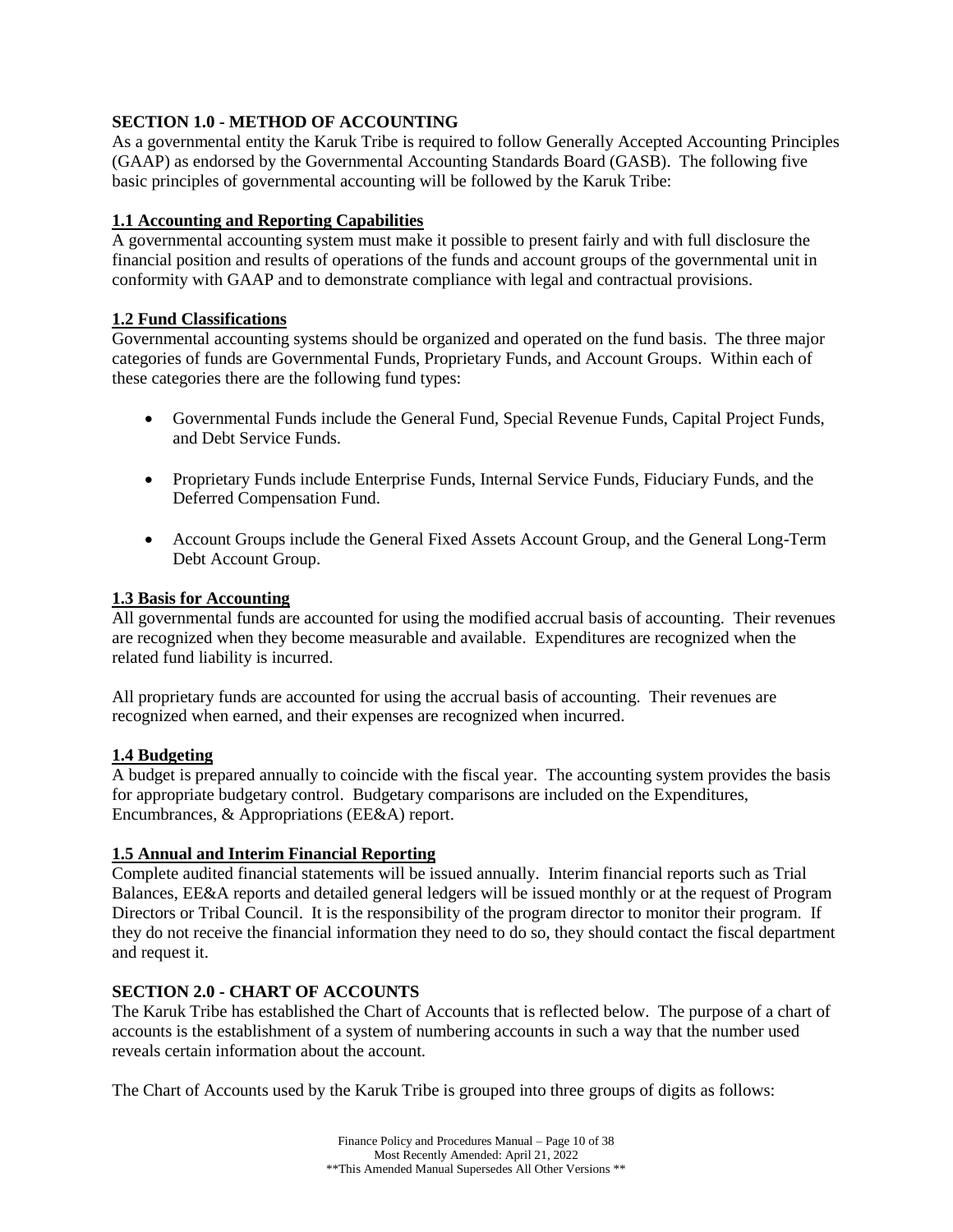Fund – Department - Activity  $xxxx - xx$   $xx - xxx$ 

The first group of four digits represents the fund.

The second group of two digits usually represents the department. However, in some cases it is used to segregate other things such as program years, projects, or locations.

The third group of four digits a decimal point and two more digits represents the activity.

## <span id="page-10-0"></span>**SECTION 3.0 - INTERNAL CONTROL**

The objective of internal accounting controls is to provide management with reasonable assurance as to the safeguarding of assets against losses from unauthorized use or disposition, and the reliability of financial records for preparing financial statements and maintaining accountability of assets.

The characteristics of an adequate system of internal control include the segregation of duties within the organization based on functional responsibilities; a system of authorization and record retention; a degree of personnel competence commensurate with responsibilities; and a sound basis for practices to be followed to achieve the objectives of internal accounting controls.

These controls are recognized as best management practices, but will be conditional upon the number of employees. Therefore, the following shall be adhered to:

- No person shall have complete control over all phases of any significant transaction.
- Whenever possible, the flow of work shall be from one employee to another so that the work of the second, without duplicating that of the first, provides a check upon the work of the first employee.
- Record keeping shall be separated from operations or the handling and custody of assets, such as: 1. The function of receiving cash shall be centralized in one person, who will not be concerned in any way with approving or certifying vouchers, acting as petty cash cashier, preparing deposits, making disbursements, or keeping accounting records.

2. In receiving cash through the mail, the person responsible for opening the envelopes shall immediately restrict with a tribal endorsement stamp all checks and other negotiable instruments; these along with other cash received shall be logged and listed in duplicate before forwarding the receipts to accounting for deposits to the bank.

- Responsibilities in the fiscal department shall be clearly established and followed as closely as possible.
- The following shall be adhered to when handling cash:
	- 1. All cash receipts shall be deposited intact and for the full amount received.
	- 2. All collections shall be deposited as soon as possible, preferably the day received.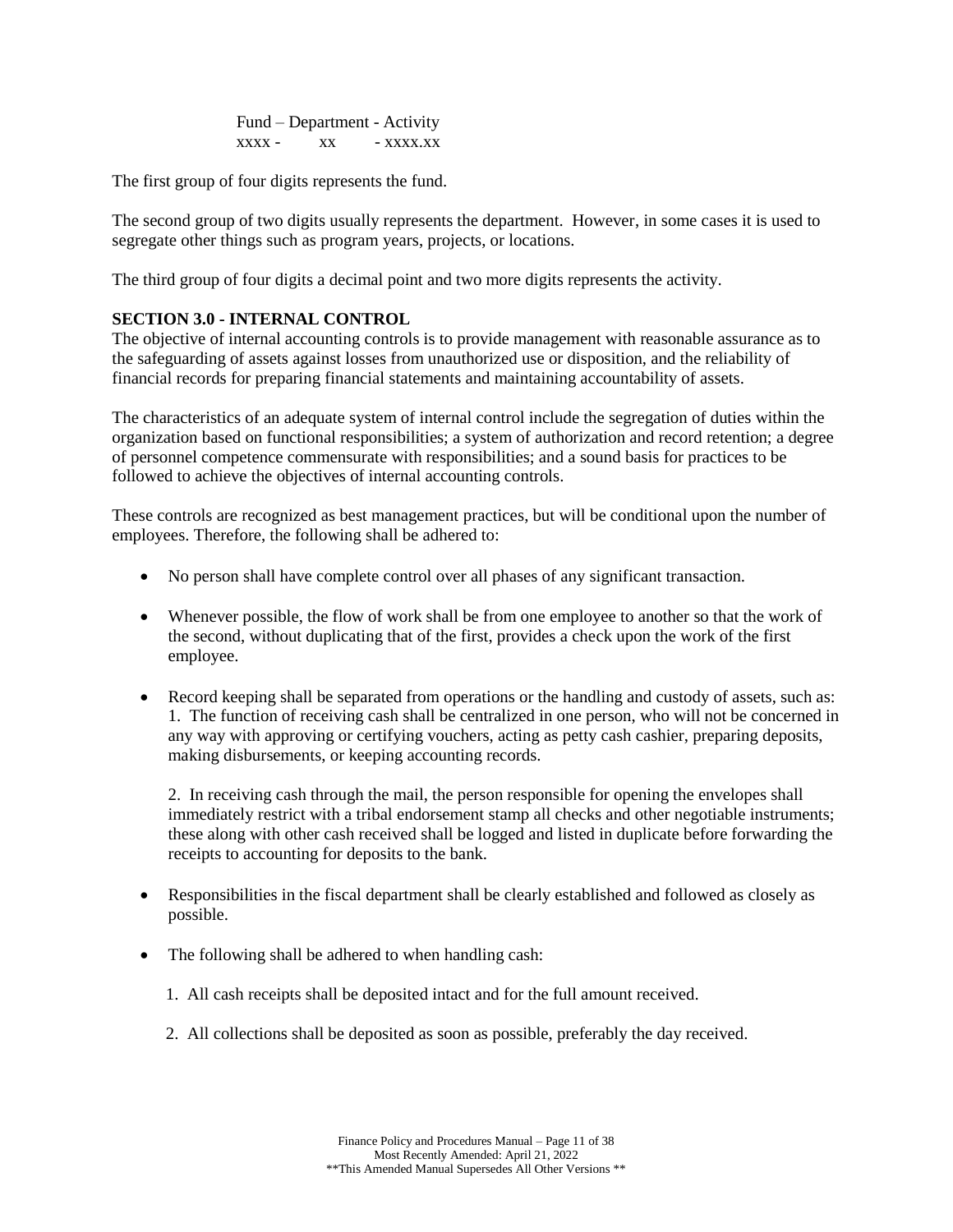3. Collections and all other funds held within an office pending regular deposit shall be restrictively endorsed. Petty cash funds and all other funds shall be kept under complete control and under proper safeguards; preferably in a fire-resistant combination safe or safe cabinet.

4. Uncollectible items and related documents shall not be handled by the person making up deposits or by the person handling accounts receivable.

5. If possible, persons preparing payrolls or time reporting records shall not handle the related pay checks.

6. Bank statements shall be reconciled promptly to the formal accounting records and the reconciliation reviewed and approved by the Chief Financial Officer.

7. The number of bank accounts and inter-bank transfers shall be kept to a minimum.

- The following shall be adhered to when issuing checks:
	- 1. Checks shall not be issued to "cash" or "bearer".
	- 2. Check signers will not sign blank checks.
	- 3. Records of void checks will be kept. When possible, the actual void check will be stamped void and filed. When the actual check is not available and the check is for more than \$15, a stop payment will be issued.

#### <span id="page-11-0"></span>**SECTION 4.0 - BUDGETS**

At the beginning of each fiscal year annual budgets will be prepared for the BIA Compact, Health Compact, Indirect Cost Pool, and any other grants that do not have approved budgets in the grant request. The budgets will be prepared by the Chief Financial Officer with the help and input of program managers. Budgets will be reviewed and approved by the Tribal Council.

Approved budgets will be entered into the accounting system by fiscal staff so that actual to budget comparisons will be reflected on the Expenditure, Encumbrance, and Appropriations Report (EE&A Report).

#### <span id="page-11-1"></span>**SECTION 5.0 - AUDITS**

An audit in accordance with U.S. generally accepted auditing standards, and the standards applicable to financial audits contained in Government Auditing Standards issued by the Comptroller General of the United States will be conducted once a year. These standards require that the audit be planned and performed to obtain reasonable assurance about whether the financial statements are free of material misstatement.

The audit will be performed in accordance with the Single Audit Act and will address compliance and internal control issues.

The Tribal Council will approve any changes in auditing firms hired to perform the audit.

#### <span id="page-11-2"></span>**SECTION 6.0 - PETTY CASH**

Whenever possible and practical, disbursements should be made by check from the bank account. When it does become necessary to make small miscellaneous cash expenditures they may be made from the "petty cash" fund.

> Finance Policy and Procedures Manual – Page 12 of 38 Most Recently Amended: April 21, 2022 \*\*This Amended Manual Supersedes All Other Versions \*\*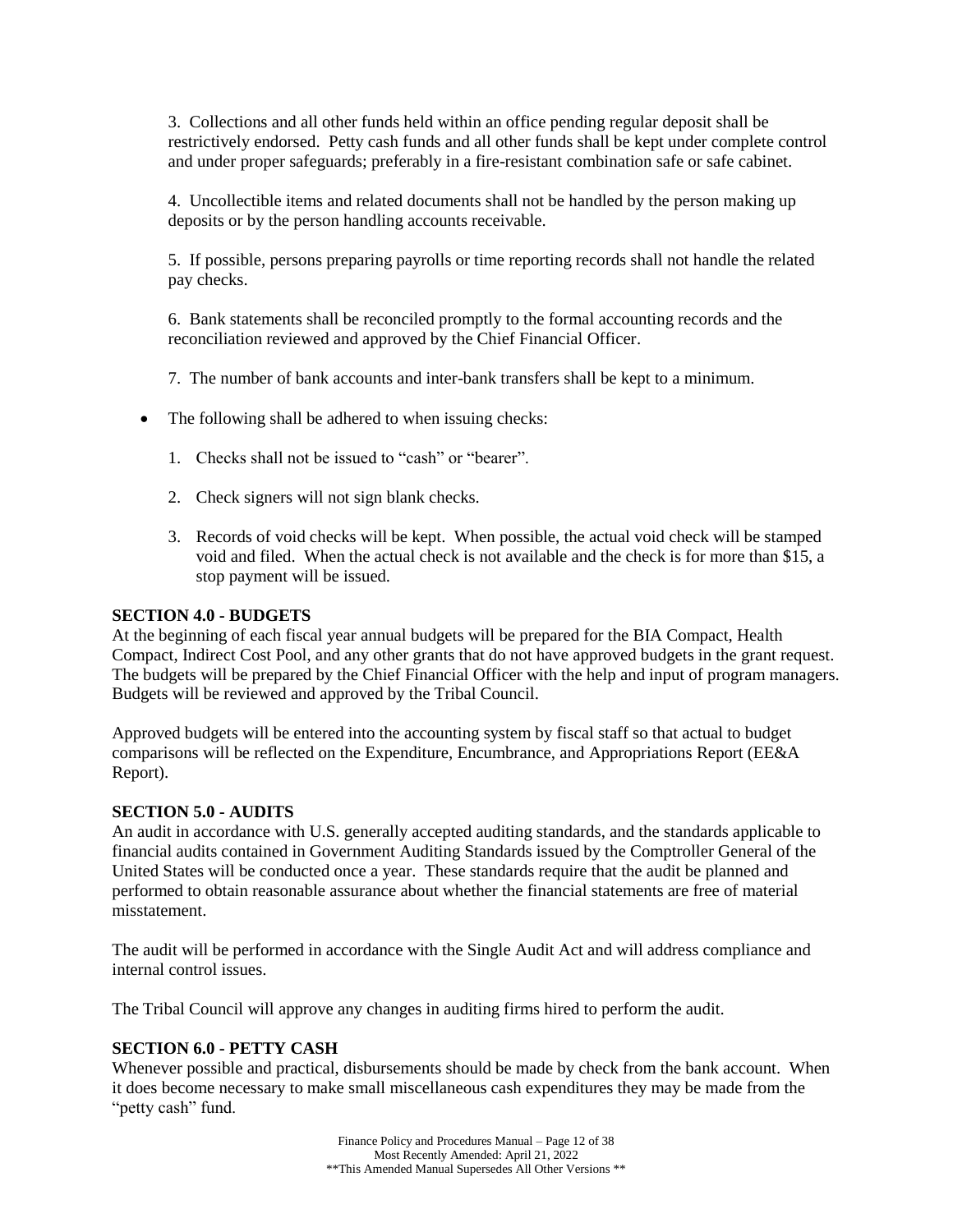The amount of the Petty Cash Fund should be a maximum of \$300.

Control and maintaining the Petty Cash Fund is the responsibility of the person to whom the Petty Cash Fund is issued.

The petty cash shall be kept in a locked box and in a locked drawer.

The total cash on hand plus the total of petty cash vouchers must equal the total fund at all times.

When the total cash on hand requires replenishment the following steps should be followed:

- Request replenishment of cash from the fiscal department.
- Provide a reconciliation of all cash spent to the fiscal department.
- Provide account numbers to be charged for expenditures.
- Include invoices or other documentation to support reconciliation.

## <span id="page-12-0"></span>**SECTION 7.0 - BANK RECONCILIATIONS**

The Karuk Tribe shall maintain one checking account for general fund purposes. All cash receipts and disbursements for all funds will flow through this account. At the end of each month, all general ledger cash balances shall be reconciled to the bank statement. Additional bank accounts such as certificates of deposit may also be used by the Tribe. These bank accounts will also be reconciled to the general ledger on a monthly basis.

- Bank statements and cancelled checks will be picked up at the bank by an authorized employee.
- Reconcile deposits recorded on the bank statement to the cash receipts recorded in the cash receipts journal. Trace any deposit-in-transit from the prior month's reconciliation to the bank statement and indicate the date these deposits were credited to the bank.
- Any deposits not clearing the bank statement will represent deposits-in-transit on the current month's reconciliation. Deposits which have not cleared the bank within a week of the date deposited should be brought to the attention of the management.
- Take the prior month's reconciliation and match the cancelled checks against those listed as outstanding. Any checks still outstanding should be listed on the current month's outstanding check list.
- Compare each cancelled check with the entry in the cash disbursements journal as to:
	- 1. Date
	- 2. Payee
	- 3. Number
	- 4. Amount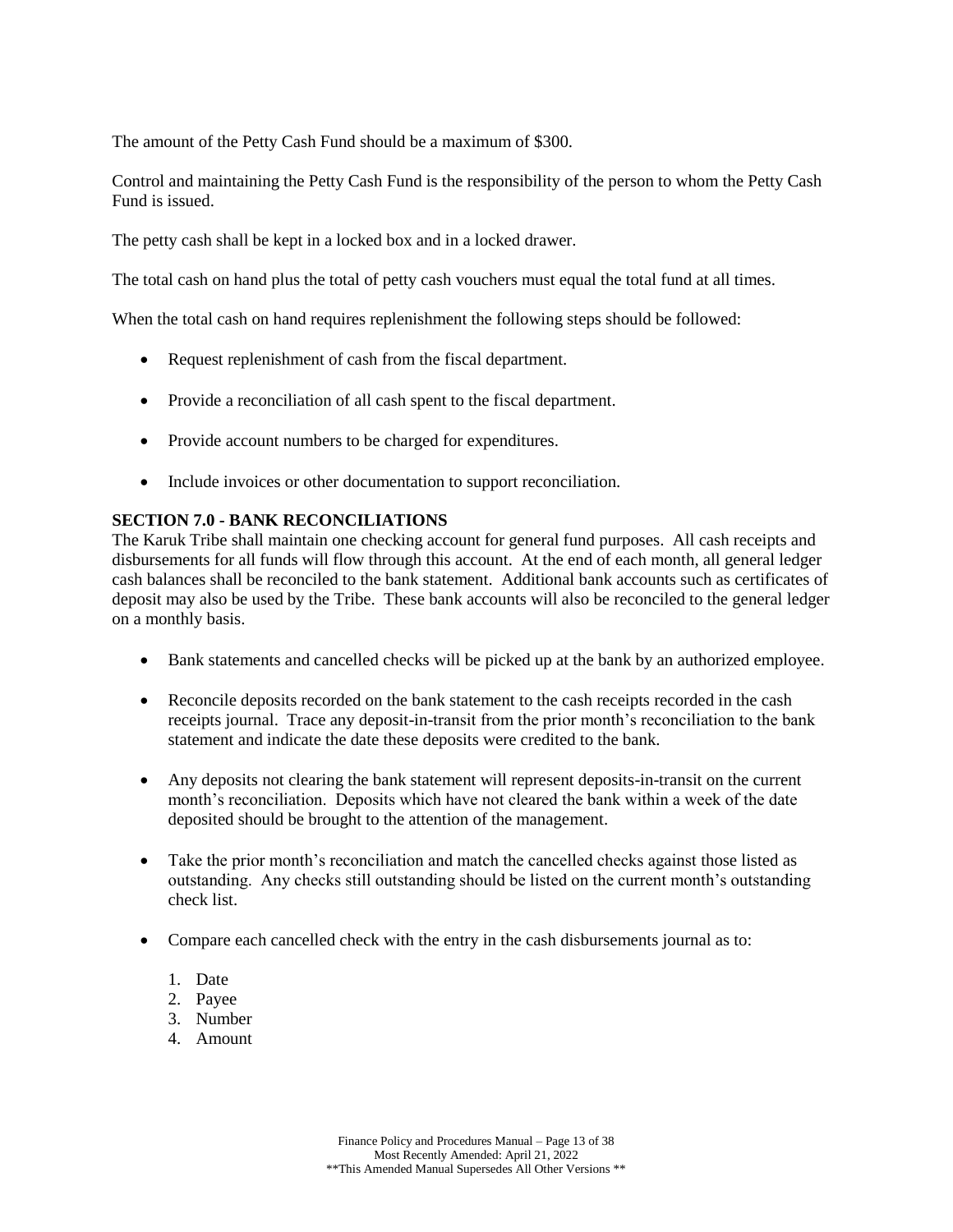- Place a check mark by the entry. Those entries not checked off will make up the current month's outstanding check list. Checks outstanding for a period of more than sixty (60) days should be brought to the attention of the management.
- Note any other transaction appearing on the bank statement which will be recorded on the books by journal entry. For example:
	- 1. Returned checks
	- 2. Bank service charge
	- 3. Wire transfer of funds
	- 4. Stop payment checks
- Reconcile the monthly bank statement to the balance shown in the general ledger account for cash on deposit. Since the balance in the general ledger account for cash on deposit controls the accuracy of the books, it is essential that the figure be reconciled with the balances shown by the bank statement.

## <span id="page-13-0"></span>**SECTION 8.0 - CASH RECEIPTS**

There is a relatively high risk associated with transactions involving cash. Thus, a strong system of internal accounting control is required. The following policies are to be adopted and followed:

- Monies must be properly safeguarded and appropriately recorded.
- Access to monies must be limited to as few employees as possible.
- Record cash received as soon as possible.
- Cash received must be deposited intact and on a timely basis.

Cash usually comes from the following sources:

- Grant/contract funds received from the grantor/contractor
- Medical Billing Receipts
- Senior Citizen Nutrition Program Receipts
- People Center Gift Shop Sales
- Other Miscellaneous Cash Receipts

Each time one of these sources of cash is received a written record must be made. The receipt for cash shall have three copies, with the original going to the person making the payment. One of the copies will be filed in the cash receipts journal and the other will remain in the cash receipts book.

Miscellaneous cash receipts shall show the source, amount and nature of the cash received. Cash receipts shall be summarized in a cash receipts journal.

The cash receipts journal shall have the following information: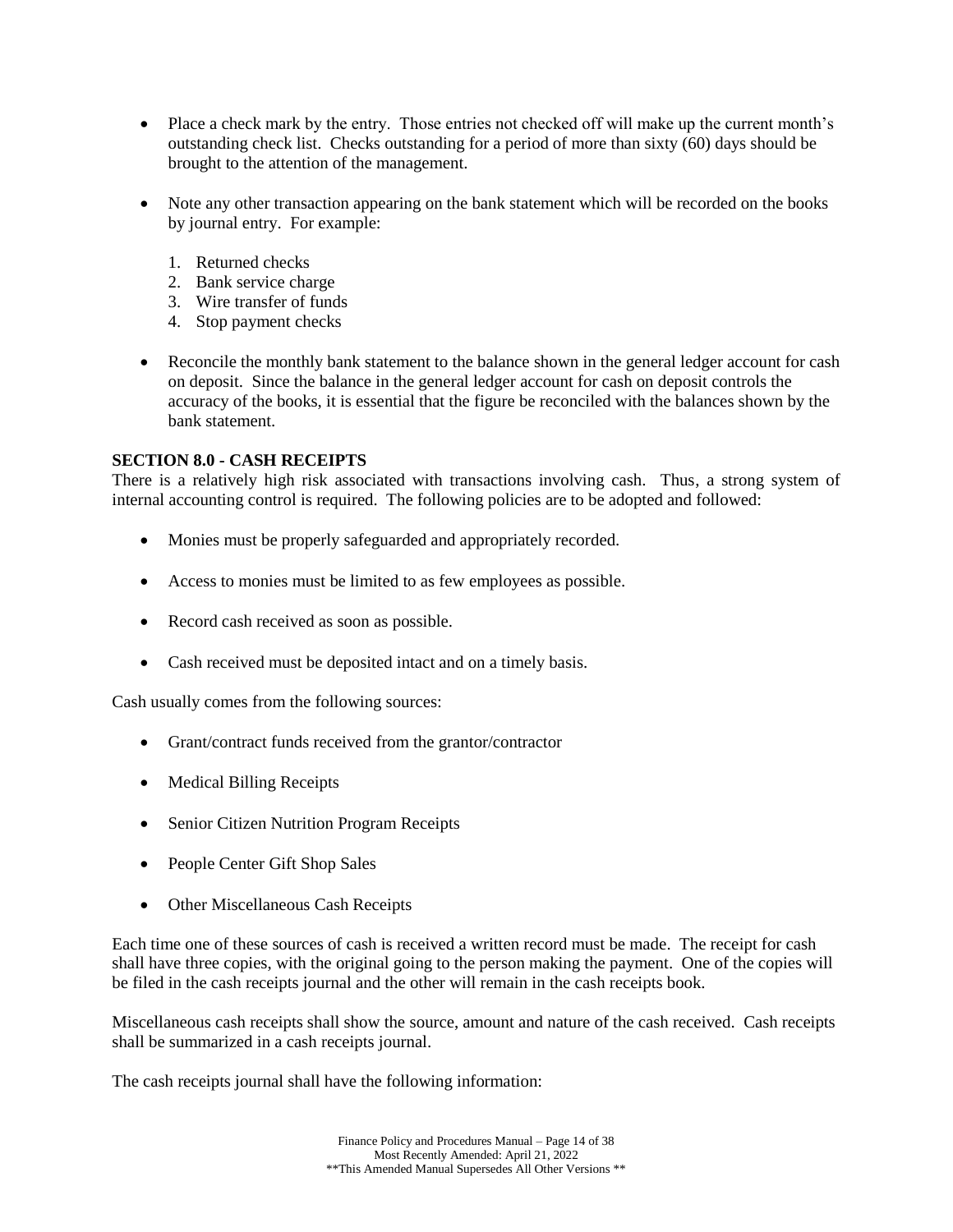- Date of receipt of the cash
- Source from which received
- Total amount received
- Account number to be credited for the receipt

Accounts receivable balances will be reviewed periodically and adjusted for bad debts at least once a year.

## **8.1 Yreka & Orleans Clinic Cash Receipts**

The clinic staff person responsible for accepting cash receipts will be responsible for keeping it in a locked place (lockbox) that is not easily accessed by other staff members.

Each day the Orleans and Yreka clinics shall fax a transaction sheet to the fiscal department in Happy Camp. The sheet shall contain the following information:

- Cash receipt number
- Name of person making the payment
- Amount

Clinic cash receipts will be sent daily in a locked bank bag to the fiscal department in Happy Camp.

Clinic cash receipts will be verified by two clinic staff members before the locked bank bag is given to the courier.

The courier will deliver the locked bank bag to the cash receipt clerk in the fiscal department.

When the locked bank bag is received by the cash receipt fiscal clerk, they will verify that the cash in the bag matches the faxed cash receipt sheet.

Any discrepancies will be reported immediately to the Chief Financial Officer.

All other cash receipt rules of section 8.0 apply.

## <span id="page-14-0"></span>**SECTION 9.0 - CONTRACT / GRANT MANAGEMENT**

Each grant will be accounted for separately. Karuk Tribal Staff will comply with all terms and conditions of contracts and grants. Expenditures will be charged to a particular grant only if allowable to that grant. Contract compliance is the responsibility of the Program Manager. Contract compliance will be monitored by the Contract Compliance Specialist.

Departmental proposals for contract/ grant funded programs and projects will be prepared with the knowledge and participation of staff involved in the administration of the proposed program or whose time has been committed as match to the project. All letters of support for grants not submitted by the Tribe but name the Tribe, Tribal staff, or commit Tribal resources must have Council approval through an approved resolution.

Prior to submission to the Tribal Council, the Requestor is required to submit a copy of the proposal with a completed "Request for Tribal Council Authorization to Submit Proposal to Funding Source" (Authorization to Submit) to the Contract Compliance Specialist and Director of Operations See sample form A-10.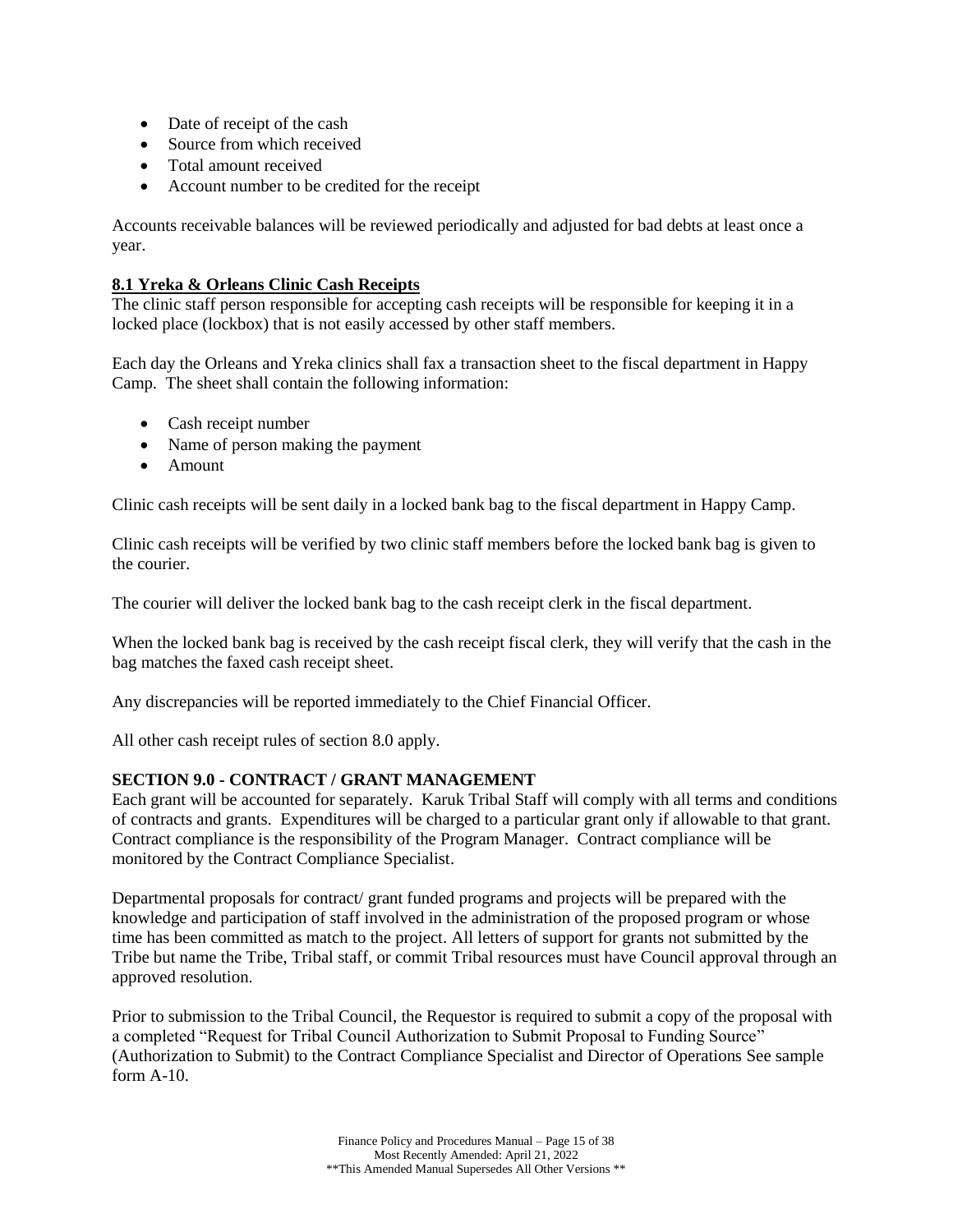All grants or contracts that are proposed as pass thru to other Tribal entities will be accompanied with a certification that the entities governing board has reviewed and approved the application. All grant/ contract "Request for Tribal Council Authorization to Submit" forms will have that pass thru entities director's signature, indicating that the director has had the opportunity to review and approve the passthrough application. (See Authorization to Submit form line - Other).

Grants and contracts that are proposed to be funded directly to Karuk Tribal entities and are not proposed to be passed through the Tribe are exempt from the review by Compliance and Fiscal but are required to obtain their Board's approval for submission. Tribal entities may request a voluntary review that will be done in accordance with the process as described in this policy.

Grant and contract proposals are reviewed in the order by which they are received. If revisions are proposed from a reviewing party, they must be tracked by a Draft 1, Draft 2, etc…identified clearly on the review sheet and on the grant or contract proposal. All grant or contract proposals must be in final draft form when presented to the Tribal Council with a final approval from both the Contract Compliance Specialist and Director of Operations. All requests will have their reviews completed and submitted to Council at minimum 7 calendar days prior to the final request for approval.

At times Directors receive very short notice for proposals. If this occurs Directors/Grant Writers are to notify the Contract Compliance Specialist and Director of Operations immediately as to when they expect to have their proposals completed and ready for review. Reasonable requests will be accommodated on a case by case basis.

All new grant/ contract applications (including those that are continuation of funding for existing programs) will require Council approval. All applications will require a signed Council Resolution for submission.

Copies of all approved proposals for contract/grant-funded programs and projects will be filed with the Contract Compliance Specialist prior to submission to funding agency. In all cases the applicant entity will be the "Karuk Tribe, Post Office Box 1016, Happy Camp CA 96039". The authorizing official will be the Tribal Chairman or another member of the Executive Council. All Contract/ grant award notifications will be directed to the Tribal Chairman.

When notice is received that the application has been selected for award, all pre-award documents (contracts/ agreements/ certifications) will be processed by the Contract Compliance Specialist. All signatures will be collected by the Contract Compliance Specialist. Any additional narrative or programmatic information requested by the funder prior to execution of the award will be the responsibility of the grant writer. Prior to incurring any costs against an award – all budgetary information will be submitted to the Contract Compliance Specialist for approval and forwarded to the Fiscal Department staff for entry into the accounting system. No expenditures will be coded to any line item that has not been appropriated. There will be no exceptions.

Departmental requests to move contract/ grant funds from one budget line item to another are to be requested by submitting "Request for Modification" form and will require that department Director's signature. See sample form A-11.

## **9.1 Internal Audit/Self-Monitoring Procedure**

The Fiscal Department will oversee the audit/ self-monitoring procedure. As requested by the Tribal Council each Tribal program (excluding health) that provides services based upon eligibility determinations will be scheduled a date for review by the Controller for the purpose of conducting an internal audit and to review contract compliance procedures including contract/ grant applications and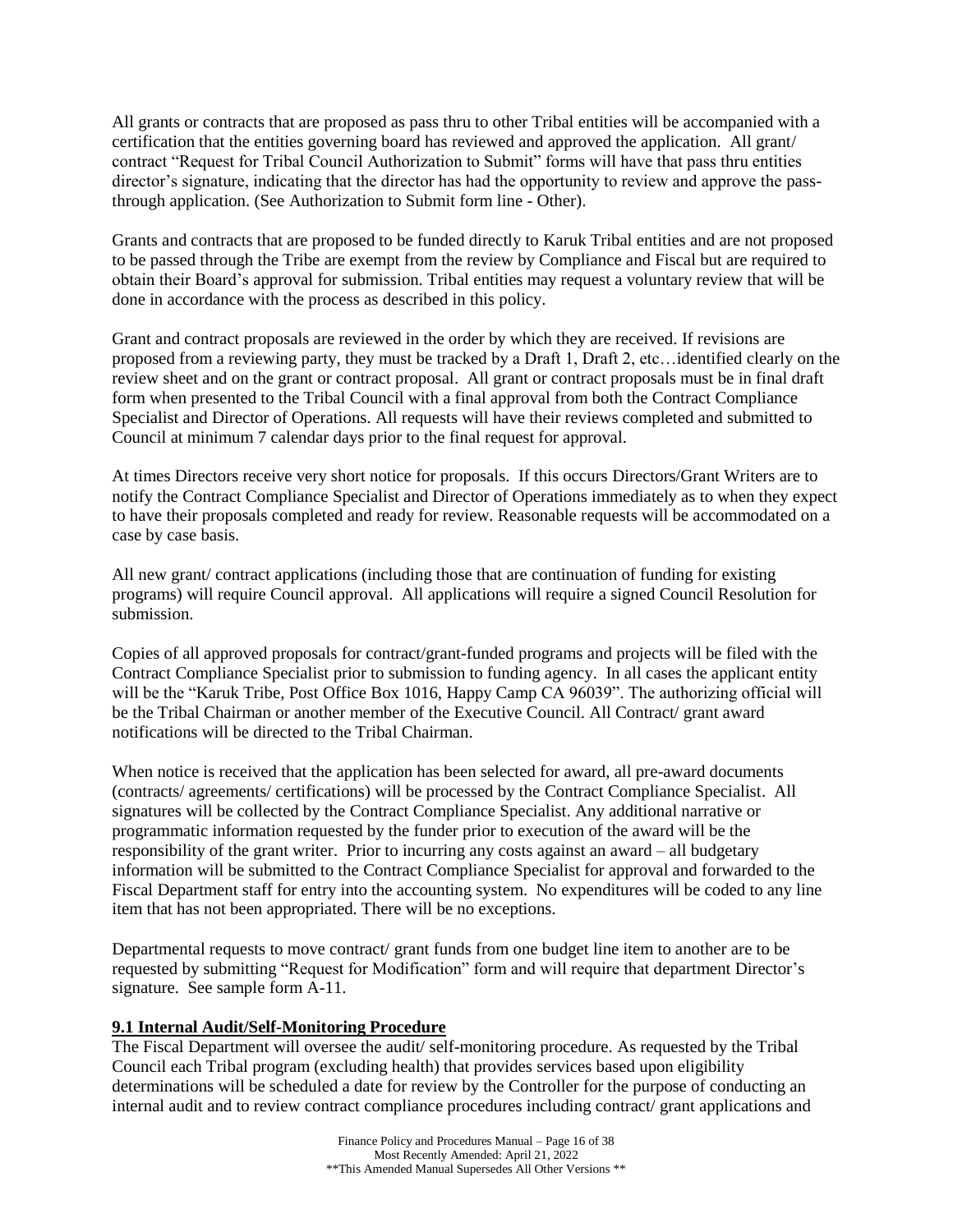administration, professional services contracts, match documentation requirements, and will receive updated forms if applicable.

An adequate number of sample files prepared or maintained during the twelve (12) months prior to the review will be audited. It will be determined if the program has followed policies, procedures and statutory requirements for eligibility and the payment or distribution of benefits from that program.

Program directors will be required to provide the Controller copies of that programs policies, procedures and requirements one (1) week prior to the review. A report will be prepared within ten (10) working days after the completion of the review and copies will be forwarded to the program director and their supervisor.

If a program is found to be non-compliant to Tribal or program policies, procedures or requirements, a corrective action plan will be initiated. This corrective action plan will be prepared with the participation of the program director, their supervisor and the Controller. A copy of the report and corrective action plan will be forwarded to the office of the Chief Financial Officer.

The corrective action plan will include a list of the internal audit findings, strategies for the correction of these findings and a time line for the completion. The time line for completion of the tasks in the corrective action plan will be no less than five (5) working days and no longer than two (2) months from the date of the corrective action plan, depending upon the severity of the issues and the potential impact to that program's continuation.

The program director will be responsible for correcting the deficiencies found in the review. The CFO or Controller will review the status of the corrective action plan at the end of the established time line. Program Directors that fail to correct non-compliance issues by that dead line will be subject to disciplinary action.

Many Tribal Department Directors do not operate programs that include the determination of eligibility or the distribution of benefits. These Program Directors will meet with the Contract Compliance Specialist on an annual basis to review Contract Compliance Procedures including Contract/ Grant applications and administration, professional services contracts, match documentation requirements, and will receive updated forms if applicable.

## **9.2 Memorandums of Agreement/ Memorandums of Understanding Procedures**

Memorandum of Understandings (MOU)/ Memorandums of Agreements (MOA)/ Agreements:

Departmental requests for MOU's, MOA's, or agreements will be prepared in cooperation with the Self Governance Coordinator or Legal Department and the Contract Compliance Specialist. All agreements are required to include Council and responsible staff in the planning process. All MOU's, MOA's and agreements must receive Council approval.

Prior to submission to the Tribal Council for approval requestors are required to have the draft MOU, MOA, or agreement reviewed by the Self Governance Coordinator or the Legal Department and Contract Compliance Specialist, as well as any other staff member responsible for the implementation of responsibilities in the agreement. This pre-approval process will be verified by the completion of the "Request for Contract/ MOU/ MOA/ Agreement" form. The process is as follows:

- Complete your Request for Contract/MOA/ MOU/ Agreement form. See sample form A-12.
- Attach draft agreement to form.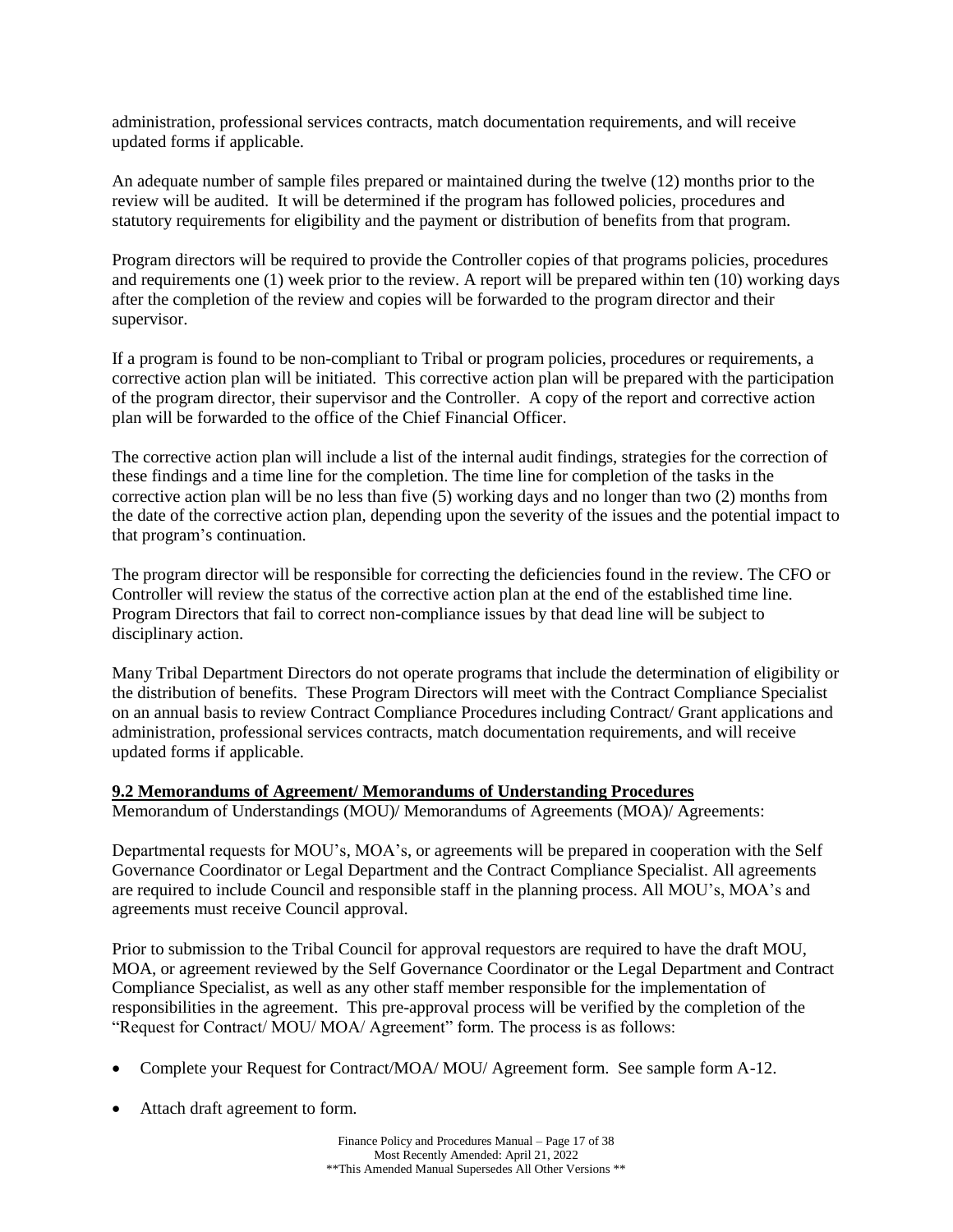- Present the completed form and agreement to the Self-Governance Director or Legal Department and the Contract Compliance Specialist. If either the Self-Governance Director or the Contract Compliance Specialist is unavailable, the second review and signature will be obtained from either the Executive Director or Chief Financial Officer. Upon approval for submission, the Compliance Department will assign a number.
- Present the approval form and two (2) copies of the agreement to the Tribal Council for approval.
- After approval and signature of Tribal Chairman, forward one original to the Contract Compliance Specialist and one copy to the Self-Governance Director or Administration office.

All Memorandums of Agreement or Memorandums of Understanding will be signed by the Chairman or if unavailable, another Executive Council Member.

## **9.3 Draw Downs**

Draw downs will be done according to grant guidelines provided by the funding agency. While some grants may be drawn down in advance, many will be drawn down on a reimbursement basis.

If a federal grant is drawn down in advance, the draw down will be done so that cash-on-hand is kept at the minimum amount needed for disbursements to be made immediately or within 10 days unless a different amount is specifically allowed by the grant.

#### **9.4 Resolution Procedures**

#### **Format**

All Resolutions shall follow a standardized format as shown in the Microsoft Word version found on the Karuk Tribe Website in the Personnel Forms page.

## **Resolution Numbers**

All Resolution Numbers are assigned by the Executive Secretary of the Karuk Tribe.

## **Approval**

Once the Resolution has been drafted and assigned a number, it shall be sent to the Self-Governance Director for review to avoid duplication and ensure consistency with other Tribal actions, policies, and procedures. The Request for Resolution form is on the Karuk Tribe Website in the Personnel Forms Section. Please allow one week for review. In the event that the Self-Governance Director is unavailable, the Director of Operations or the Chief Financial Officer may review the Resolution. After the Resolution has been reviewed it may be submitted to the Tribal Council for review and approval either at a regular meeting or through a phone vote.

## **Signatures and Required Copies for General Resolutions**

There shall be two (2) originals submitted to the Chairman for signature after approval. One original is to be submitted to the Self Governance Office, and the other original is to be sent to the appropriate agency or department requesting the Resolution.

## **Signatures and Required Copies for Grant Application Resolutions**

There shall be three (3) originals submitted to the Chairman for signature after approval. One original is to be submitted to the Self Governance Office, one original is to be sent to the appropriate agency requesting the Resolution, and one original is to be sent to the Director of Administrative Programs and Compliance to be placed in the grant file.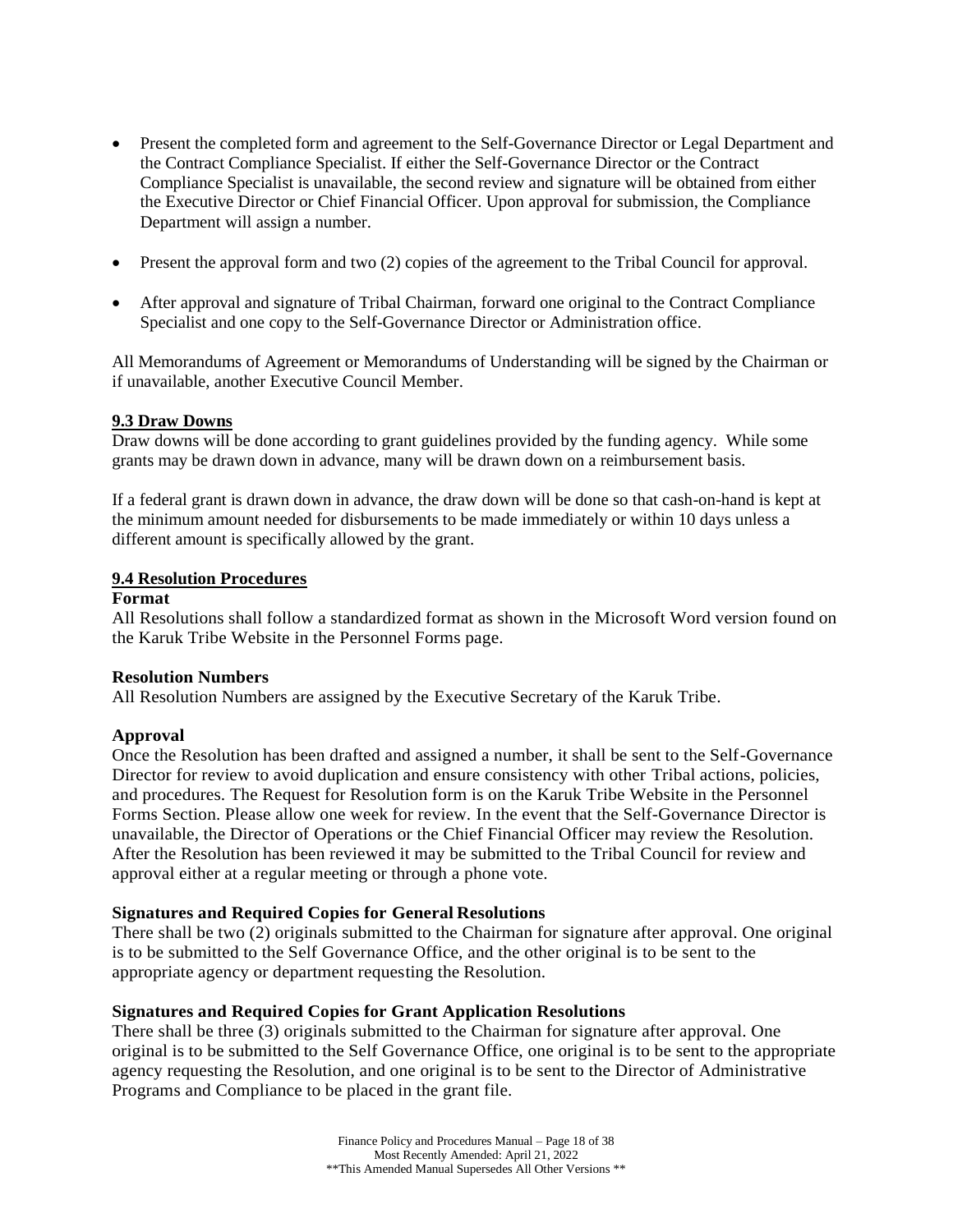## **Signatures and Required Copies for Enrollment Resolutions**

There shall be two (2) originals submitted to the Secretary for signature after approval. One original is to be submitted to the Self Governance Office with the names and dates of birth blacked out to maintain confidentiality, and one original is to be kept in the Enrollment Office.

## **Signatures and Required Copies for ICWA Resolutions**

All ICWA Resolutions shall follow the standard format of the Social Services Department as maintained in their offices. There shall be three (3) originals submitted to the Chairman for signature after approval. One original is to be submitted to the Self Governance Office with the names and dates of birth blacked out to maintain confidentiality, one original is to be kept on file in the Tribal Court Office, and one original is to be sent to the requesting Court.

## **9.5 Consent Calendar**

The Compliance Department will be responsible for preparing monthly Consent Calendars for the regular Council meeting and for the Health Board Meeting. The requestor is responsible for contacting the Compliance Department to put an item on the Consent Calendar. Items to be included on the Consent Calendar must be submitted and reviewed by 10am one week prior to the regular Council meeting or Health Board meeting. The Consent Calendar will contain a list of routine or non-controversial action items for the Tribal Council to approve by single vote. Council Members may remove items that they wish to discuss in more detail from the Consent Calendar prior to approving the remaining items. Each internal reviewer may remove items from the Consent Calendar. Items which are removed from the consent calendar will be discussed and voted on by the Tribal Council separately.

The following action items may be placed on the consent calendar;

- requests for approval of out of state travel
- request for approval of routine funding agreements and grant proposals
- request for approval of routine, procurement, contracts, agreements, and MOUs

The following items may not be placed on the Consent Calendar;

- grant submissions for new funding sources or new programs
- grant submissions which contain indirect cost shortfalls
- grant submissions which require discretionary match or match of more than 10%
- grant submissions which include a sole source or some other way of eliminating the procurement process
- land purchases
- any items relating to the Tribe suing or being sued
- any waiver of sovereign immunity

## <span id="page-18-0"></span>**SECTION 10.0 - PROCUREMENT**

The Karuk Tribe will follow and document procurement procedures which follow all applicable State, local, and Tribal laws and regulations. For items paid for in whole or in part by Federal awards procurement will conform with 45 CFR Part 75.

All purchases must be reasonable and allowable. Please see definition of reasonable and allowable in definition section. To ensure that appropriate expenditures are in keeping with budgetary constraints and/or donor wishes, the following procedures will be adhered to: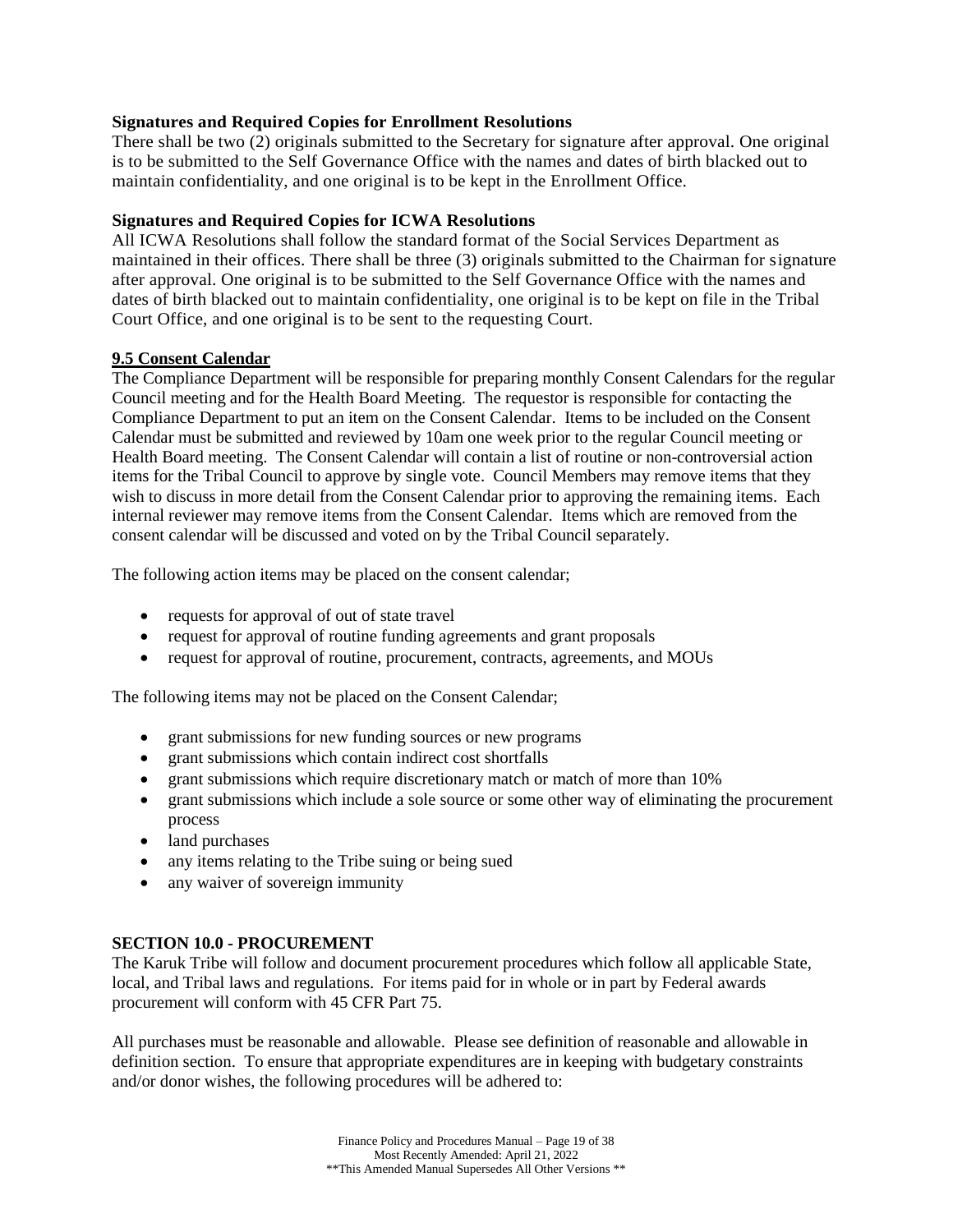Annually a budget for financial control of the organization will be developed by the Tribal Council, Executive Director, Program Directors, Self Governance Coordinator, Contract Compliance Specialist, and Chief Financial Officer. This budget will serve as a guideline for annual expenditures for all operating expenses.

All purchases within the approved budget line items are classified as follows:

- Routine and recurring purchases Purchases under this category include monthly payments for rent, telephone, utilities, insurance, etc. It is not necessary for the finance department to obtain a director's signature each month for these routine purchases.
- Special program purchases Program purchases include project expenditures such as supplies and training. Program director approval is required for this type of purchase.
- Travel Claims Refer to the Karuk Tribe's Personnel Policy and Travel Manuals for policies and procedures regarding travel.
- Equipment Purchases of equipment requires the following approval levels:

1. \$0 to \$5,000 – Requires approval of the director of the program. Although documented bids are not required, directors are responsible to ensure that the lowest price possible is being obtained.

2. \$5,000 and over – Requires three documented bids and requires council approval. In some instances, three bids may not be attainable. These instances will be decided by the Tribal Council on a case by case basis.

The following procedures apply to purchase orders:

- Purchase orders shall be pre-numbered.
- Purchase orders shall be issued by accounts payable personnel and authorized by a program director.
- Purchase orders will be entered into the financial software to reflect encumbrances.
- When invoices are received, they will be compared to purchase orders. Related encumbrances will be removed when invoice is paid.

All normal procurement procedures apply to grants administered by KCDC. However, the Tribal Council authorizes the KCDC Board to approve procurement for grants administered by KCDC. Separate Council approval is not required.

## **10.1 Procurement and Approval of Professional Service Contracts and Construction Contracts:** Application:

This Policy applies to all contracts for the procurement of Independent Contractor Agreements and construction services entered into by the Tribe. It shall apply to every expenditure of funds by the Tribe for consultant or construction services. Nothing in the policy shall prevent the Tribe from complying with the terms and conditions of any grant, contract, gift or bequest that is otherwise consistent with law. The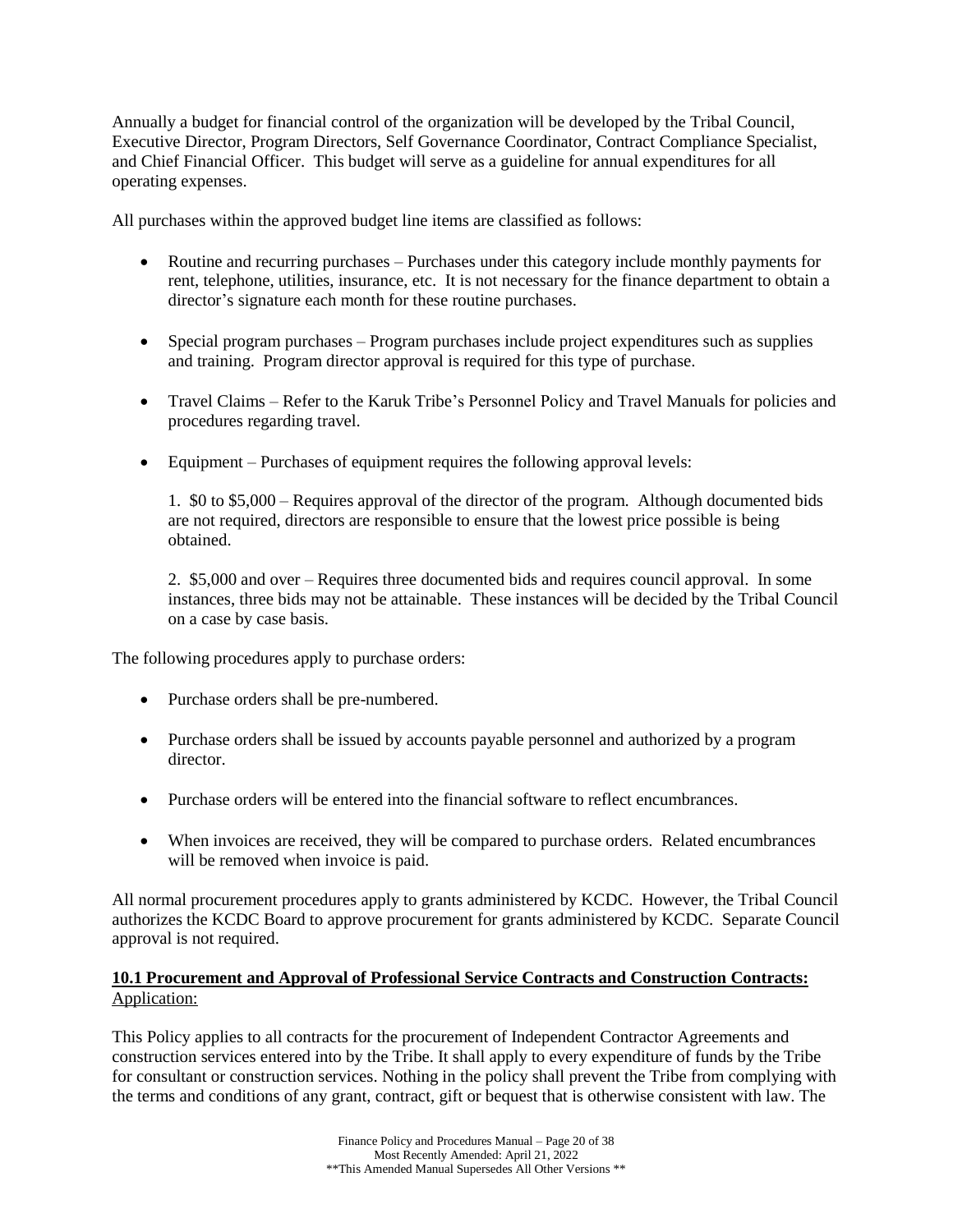term "procurement," as used in this policy, includes both contracts and change orders for construction or service, contract amendments.

All contracts, amendments, and change orders are to be in writing, clearly specifying the desired supplies, services, or construction, and are supported by sufficient documentation regarding the history of the procurement, including as a minimum the method of procurement chosen, the selection of the contract type, the rationale for selecting or rejecting offers, and the basis for the contract price.

#### **10.2 Procurement Procedure for Contracts**:

## Small purchase procedures.

Small purchase procedures are those relatively simple and informal procurement methods for securing services, supplies or other property that do not cost more than the simplified acquisition threshold fixed at 41 U.S.C. 1908 (currently set at \$200,000). If small purchase procedures are used, price or rate quotations shall be solicited from a minimum of three qualified sources.

## Procurement by sealed bids (formal advertising):

Bids are publicly solicited and a firm- fixed- price contract (lump sum or unit price) is awarded to the responsible, responsive bidder whose bid, conforming with all the material terms and conditions of the invitation for bids, subject to Indian Preference requirements, and is the lowest in price. For example, the sealed bid method is the preferred method for procuring construction.

An independent cost estimate is prepared before solicitation issuance and is appropriately safeguarded for each procurement above the small purchase limitation, and a cost or price analysis is conducted of the responses received for all procurement.

Contracts shall be awarded based on competitive sealed bidding if the following conditions are present:

- A complete, adequate and realistic specification or purchase description is available,
- Two or more responsible bidders are willing and able; to compete effectively for the work,
- The procurement lends itself to a firm fixed price contract, and
- The selection of the successful bidder can be made principally on the basis of price.

## Solicitation and receipt of Bids:

An invitation for bids shall be issued including specifications and all contractual terms and conditions applicable to the procurement. Public notice is given of at least ten days before a solicitation is issued, responses to such notice are honored to the maximum extent practical, a minimum of thirty days for main construction contracts and fifteen days for other contracts is provided for preparation and submission of bids or proposals, and notice of contract awards is made available to the public,

The invitation for bids shall state the time and place for the receipt of bids and the public bid opening. Any amendments to the invitation shall be in writing, and within seven days of the bid opening. All bids received shall be time-stamped and stored in a secure place until bid opening. A bidder may withdraw its bid at any time prior to bid opening.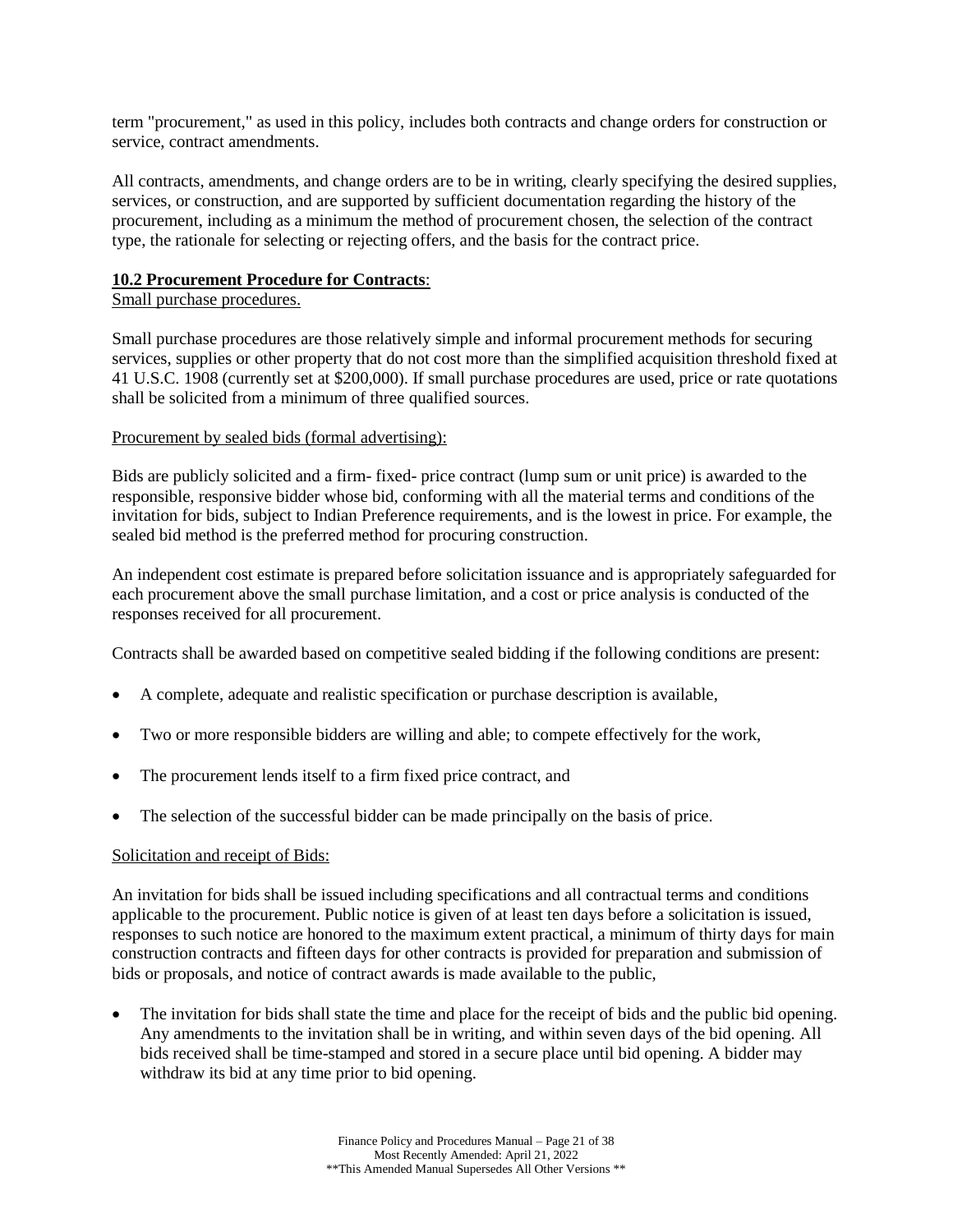- The invitation for bids will include any specifications and pertinent attachments and will define the items or services in order for the bidder to properly respond.
- Bid Opening. Bids shall be opened publicly and in the presence of at least one witness. An abstract of bids shall be recorded, and the bids shall be available for public inspection.

Contract Award will be made if there are sufficient unencumbered funds available to cover the anticipated cost of each procurement. Contract award is made to the responsive and responsible bidder offering the lowest price, consistent with Indian preference requirements, or contract award is made to the offeror whose proposal offers the greatest value to the Tribe, considering price, technical and other factors as specified in the solicitation, including Indian preference; unsuccessful firms are notified within ten days after contract award. If equal low bids are received, award shall be made by drawing lots.

## Mistakes in bids:

- Correction or withdrawal of inadvertently erroneous bids may be permitted before bid opening by written notice received in the office designated for receipt of bids.
- After bid opening, corrections in bids shall be permitted only if the bidder can show by clear and convincing evidence that a mistake of non-judgmental character was made, the nature of the mistake, and the bid price actually intended. This will be determined by the Contracting Officer and documented in writing on the procurement form which will be subject to review and approval by the Contract Compliance Specialist and Chief Financial Officer.
- A low bidder alleging a non-judgmental mistake may be permitted to withdraw its bid if the mistake is clearly evident on the face of the bid document, but the intended bid is unclear or the bidder submits convincing evidence that a mistake was made.
- All decisions to allow correction or withdrawal of bid mistakes shall be supported by a written determination signed by the Contracting Officer. After bid opening, no changes in bid price or other provision of bids prejudicial to the interest of the Tribe or fair competition shall be permitted.

#### Rebidding Process:

In the case that no bids that are received that are within the budget for the project, or no responsive, responsible bidders have submitted bids, or any other situation occurred to cause the Tribe's contracting official to reject all bids, the project will be re-advertised for a minimum of 5 working days.

#### Change orders:

Change orders will be issued if there are sufficient unencumbered funds available to cover the anticipated cost of each change order. Change orders that are for additional work not included in the original scope of work are subject to the same cost analysis or bid process as the original project. Change orders for work that is unanticipated and caused by circumstances that were not obvious to the Tribe's contracting official, architect or contractor during the development of the projects original scope of work will be considered on a case by case basis. A written justification will be required for any proposed change order. As with any contract work, work performed under change orders will be inspected and accepted before payment, and payment will be made within 10 days for contract work performed and accepted by the Tribe.

#### **10.3 Purchases of \$5,000-\$150,000:**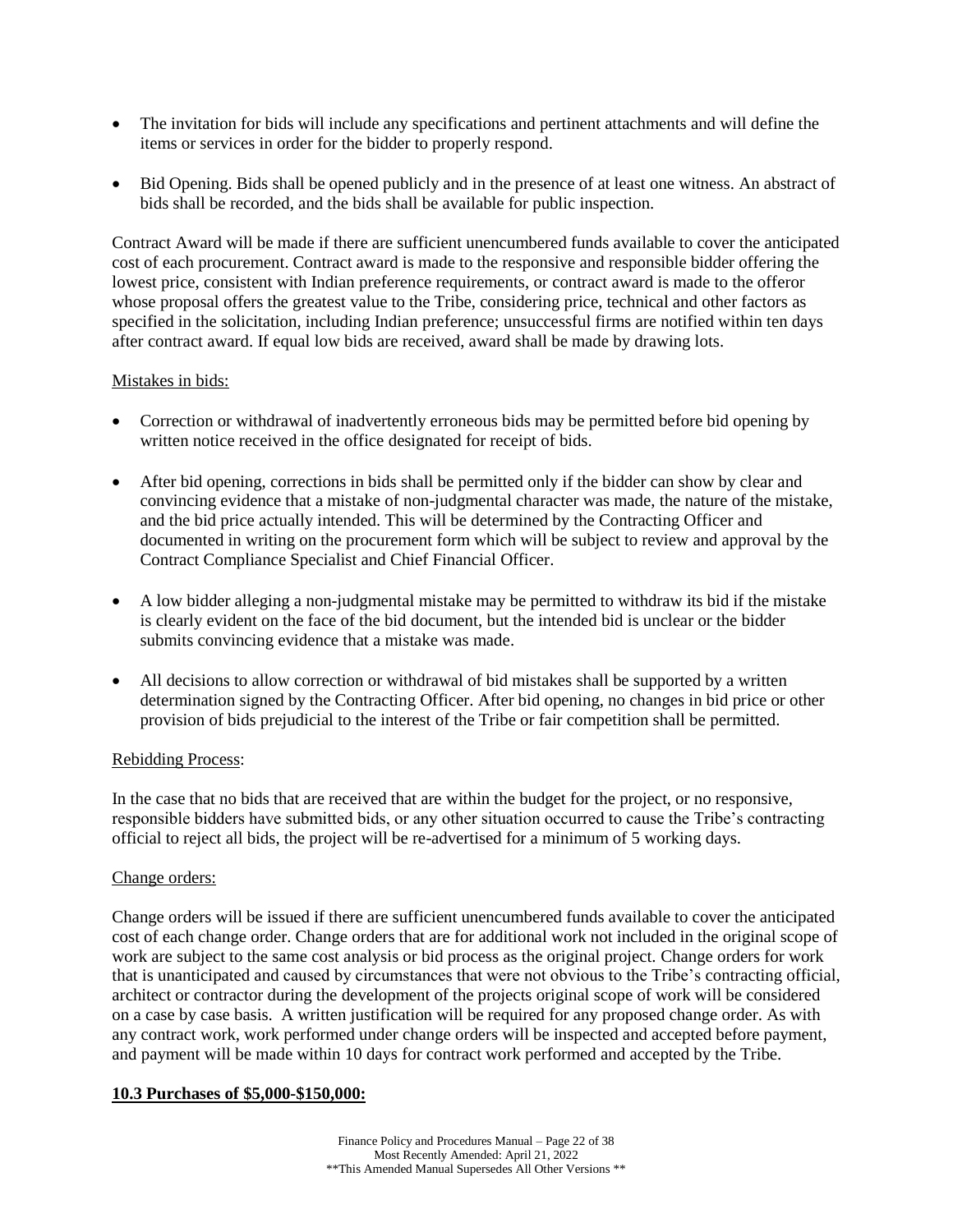## Obtaining Quotes:

The Tribe's contracting official shall solicit price quotations by Karuk website posting, phone, fax, email, letter, or in person to allow a reasonable number of competitive sources. When soliciting quotations, the Tribe shall inform the sources solicited of the specific item being procured, the time by which quotations must be submitted, and the information required to be submitted with each quotation. The Tribe shall obtain written quotations by the due date. The names, addresses, and/or telephone numbers of the bidders and persons contacted, and the date and amount of each quotation shall be recorded and maintained as public record. See fiscal document- Procurement Documentation.

## Competition:

The Tribe shall attempt to obtain quotes from a minimum of three qualified sources and document the procurement file with justification whenever it has been unable to obtain at least three quotes. Solicitation of fewer than three sources is acceptable if the Tribe has attempted to obtain at least three quotes. A sole quotation received may be accepted only in emergencies threatening public health and safety or by approval of the Tribal Council on a case by case basis with documented justification.

## Award:

- Award based on price: For small purchases awarded based on price and fixed specifications the Tribe shall make award to a qualified contractor.
- Award based on factors other than price: For small-purchases to be awarded based on factors other than price, a formal solicitation shall be issued, including evaluation factors and a rating system to evaluate each proposal or quotation. The solicitation shall identify all evaluation factors, including price. Award shall be made in accordance with the stated rating system.

## Competitive Proposals-Request for Proposals (RFP):

Conditions for using competitive proposals may be used if there is an adequate method of evaluating technical proposals and where the Tribe determines that conditions are not appropriate for the use of sealed bidding. An adequate number of qualified sources shall be solicited.

- Solicitation. A mechanism for fairly and thoroughly evaluating the technical and price proposals shall be established, understood and agreed to before the solicitation is issued. Proposals shall be handled to prevent disclosure of the number of bidders, identity of the bidders, and the contents of their proposal.
- Evaluation Factors. The RFP shall clearly identify evaluation factors, including the weight given to each factor. The proposals shall be evaluated only on the criteria stated in the request for proposals.
- Negotiations. If negotiations are deemed necessary, they shall be conducted with bidders who submit proposals determined to have a reasonable chance of being selected, based on evaluation against factors specified in the RFP. Such bidders shall be given fair and equal treatment with respect to any opportunity for negotiation and revision of proposals. The purpose of negotiations shall be to seek clarification of deficiencies in technical and price aspects of proposals and to assure full understanding of and conformance to the solicitation requirements. No bidder shall be provided information about any other bidder's proposal, be assisted in correcting deficiencies, or be directed to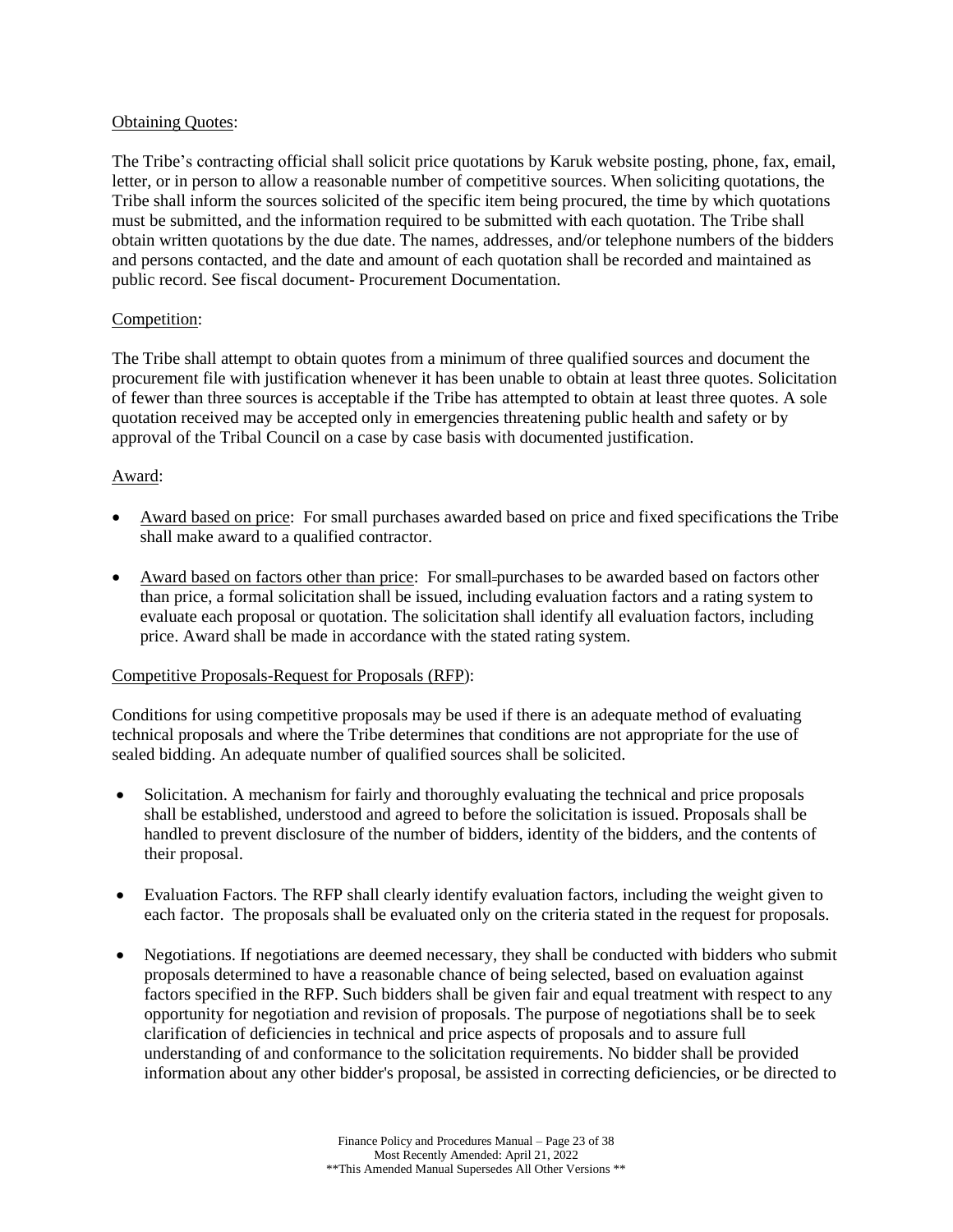reduce their proposed prices to be considered for an award. A common deadline shall be established for receipt of proposal revisions based on negotiations.

• Award. After evaluation of revisions, the contract shall be awarded to the most responsible firm whose qualifications, price and other factors are considered, are the most advantageous to the Tribe, provided that the price is within the maximum total contract price established for the specific project. The Tribe may accept a sole proposal received, if the Tribe determines that the delays caused by resolicitation would cause higher costs, or where the Tribe determines the proposal has a fair and reasonable price.

## Non-Competitive Proposals (Sole Source):

Conditions for use: Procurement by noncompetitive proposals may be used only when the award of a contract is not feasible using small purchase procedures, sealed bids, or competitive proposals, and one of the following applies:

- An emergency exists that seriously threatens the public health, welfare, or safety, or endangers property, or would otherwise cause serious injury to the Tribe (flood, earthquake, epidemic, riot, equipment failure, etc.). In such cases, there must be an immediate and serious need for supplies, services, or construction such that the need cannot be met through any other procurement methods, and the emergency procurement shall be limited to those supplies, services, or construction necessary to meet the emergency, or
- Only one source of supply is available, and is so certified in writing; or
- After solicitation of a number of sources, competition is determined inadequate, or
- The funding agency specifically authorized the use of the supplier/ contractor or the use of noncompetitive proposals.
- Scope of work is unique, and the deliverable(s) require specialized skills or qualifications.
- It is not reasonable or cost effective to seek a contractor from outside the area.

Justification: Each procurement based on noncompetitive proposals shall be supported by a written justification for using such procedures. The justification shall be approved in writing by the Chief Financial Officer and the Contract Compliance Specialist.

Price Reasonableness: The reasonableness of the price for all procurement based on noncompetitive proposals shall be determined by performing a cost analysis.

#### Cost and Price Analysis:

A cost analysis shall be performed for all procurement actions, including change orders or amendments.

#### Cancellation of Solicitations:

An invitation for bid, request for proposal or other solicitation may be canceled before the bids are due if the Tribe no longer requires the services or construction, can no longer reasonably expect to fund the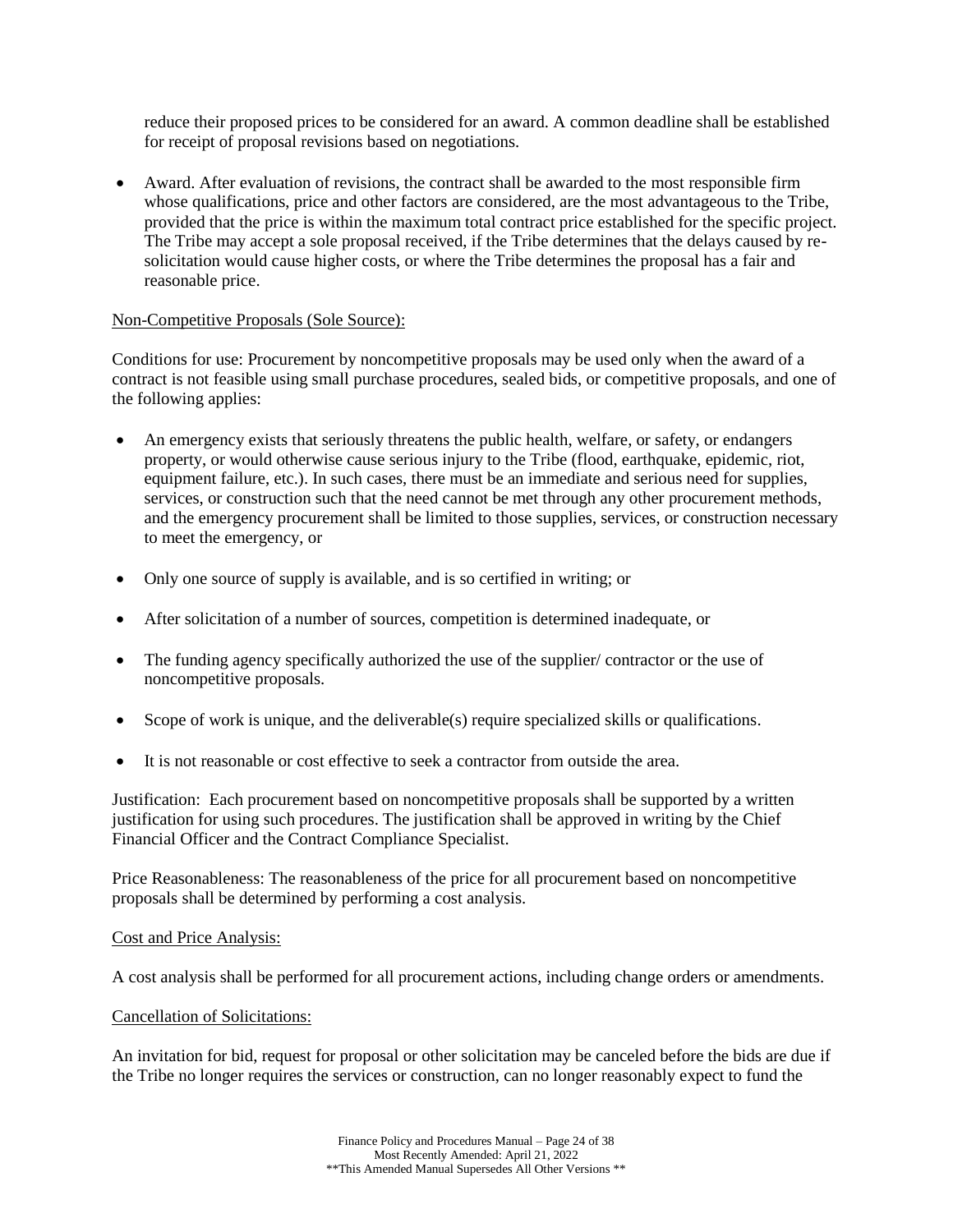procurement, or a proposed amendment to the solicitation would change the scope of work or cost so much that a new solicitation would be advantageous to the Tribe.

All bids or proposals that have already been received may be rejected if the services or construction are no longer required, ambiguous or inadequate specifications were part of the solicitation. If prices exceed available funds, or if there is reason to believe that bids or proposals may not have been independently arrived at in open competition, or there is suspected collusion between parties, or bids were submitted in bad faith, the Tribe may elect to cancel the solicitation.

The reasons for cancellation shall be documented in the procurement file and the reasons for cancellation and/or rejection shall be provided upon request to any bidder who solicited the project, provided that confidential information such as budget or personnel information is not disclosed.

A notice of cancellation shall be sent to all bidders who were solicited and, if appropriate, shall explain that they will be given an opportunity to compete on any re-solicitation or future procurement of similar items.

## Single Bid

If only one bid is received and the price is unreasonable, the Tribe shall cancel the solicitation and either re-solicit using a request for proposals, or complete the procurement by using the competitive proposal method, or by using the noncompetitive proposals method, provided it is determined in writing that such action is appropriate, all bidders are informed of the Tribe's intent to negotiate, and each responsible bidder is given a reasonable opportunity to negotiate.

#### Contractor Qualifications and Duties

Procurement shall be conducted only with responsible contractors who have the technical and financial competence to perform the job. Before awarding a contract, the Tribe's contracting officer shall review the proposed contractor's ability to perform the contract successfully by verifying that the contractor meets or exceeds basic requirements that include but are not limited to the following: has a current contractor's license, liability insurance, bonding, that the contractor is not on the debarred list, past performance on projects of a similar scope and size, reasonableness of schedule, has legitimate business references, and a record of past compliance with public policy. If a prospective contractor is found to be non-responsible, a written determination shall be prepared that will be included in the contract file, and the prospective contractor shall be advised of the reasons for the determination.

#### Suspension and Debarment:

Contracts shall not be awarded to debarred, suspended or ineligible contractors and subcontractors. Please refer to website [www.sam.gov,](http://epls.arnet.gov/) System for Award Management, for information regarding debarred or suspended contractors.

#### Collusion:

Contractors and subcontractors are prohibited from engaging in collusive activities. Collusive activities may include but are not limited to obtaining information that gives one contractor an advantage over another for purposes of gaining a contract. Any contractor who the Tribe has found to be engaged in collusive activity will be considered ineligible for the contract and any bid received will not be considered. The decision to reject the bid will be documented in the procurement file and may be used as justification for the denial of an award for any or all future contracts.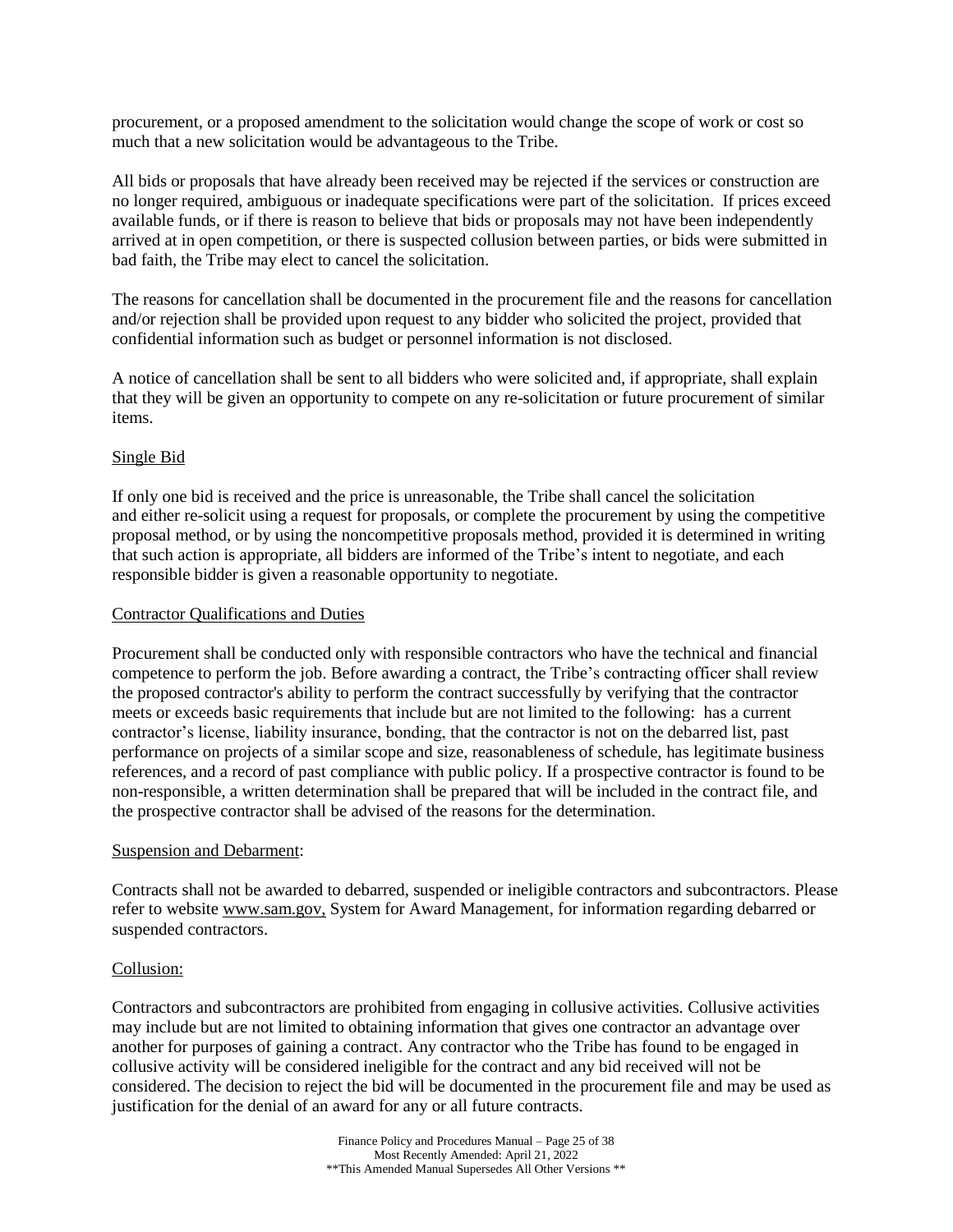## Appeals:

It is the Tribe's policy to resolve all contractual issues informally at the Tribe level, without litigation. Any actual or prospective contractor may protest the solicitation or award of a contract for serious violations of the principles of this policy. Any protest against a solicitation must be received before the due date of receipt of bids or proposals, and any protest against the award of a contract must be received within ten calendar days after contract award, or the protest will not be considered. All bid protests for reasons other than Indian Preference issues shall be in writing, submitted to the Tribe's Contract Compliance Specialist, who shall investigate the matter and issue a written decision on the matter within 10 working days. The Tribe's contracting official may suspend the procurement pending resolution of the protest, if warranted by the facts presented.

#### Assistance to Small and Other Businesses:

Notwithstanding the Indian Preference Policy, the Tribe shall make efforts to ensure that small businesses and individuals located in or owned substantially by persons residing in the area of a Tribal project are used when possible. A small business is defined as a business which is, independently owned, not dominant in its field of operation, and is not an affiliate or subsidiary of a business dominant in its field of operation.

#### Indian Preference Requirements:

In order to apply a fair, financially responsible application of Native American Preference to the award of contracts for the Karuk Tribe, the following policy shall be observed.

To the greatest extent feasible, and in accordance with grant or contract agreements legal requirements, preference shall be given to Indian owned economic enterprises in the award of all contracts. Preference will be provided in accordance with the Karuk Tribe TERO for business that are 51% Indian owned and Indian controlled. "Indian-owned Economic Enterprise or Native American owned "means any Indianowned commercial, industrial, or business activity established or organized for the purpose of profit, provided that such Indian ownership shall constitute not less than 51% of the enterprise, and that ownership shall encompass active operation and control of the enterprise. Any contractor claiming Indian preference shall complete and submit, with his bid, the form entitled "Statement of Qualifications, Alaska Native or Indian Owned Enterprise" (which can be obtained by contacting the Karuk TERO Department).

Where Indian preference is determined not to be applicable, the Tribe shall document to procurement file with the basis for its findings. Indian preference applies not only on-site, but also to contracts with firms that operate outside the area.

## Eligibility:

Indian Preference will apply in the selection process in accordance with the Indian Preference Act of 1934 (Title 25, USC, Section 47) and/or the Tribal Employment Rights Ordinance (TERO), based on funding source requirements. If the Tribe or its prime contractor determines an applicant ineligible for Indian preference, they shall notify the applicant in writing before contract award.

Prior to the advertisement of the request for proposals/qualifications and the application of this policy to any contract award, Tribal Staff are required to consult their grant terms and conditions for any restrictions to the application of this Indian Preference policy. Appropriate and clearly stated Indian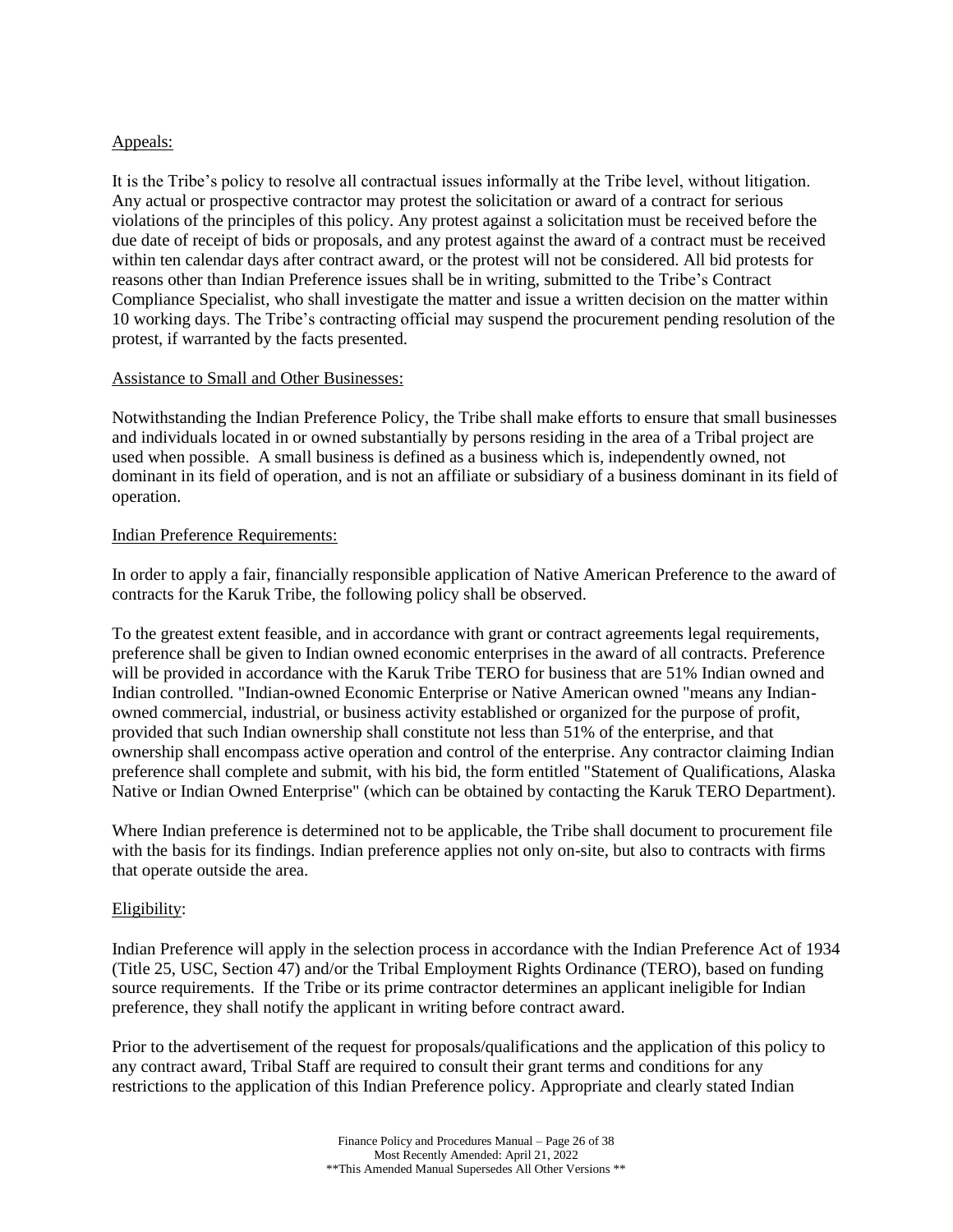Preference language must be included in the Request for Proposal/Qualifications unless such preference is not allowed by the terms and conditions of the grant award.

A maximum of one percent (1%) of the low bid shall be calculated and applied as an allowance for awarding contracts that are either below \$50,000 or are for purposes other than construction, modernization and rehabilitation to Native American and Tribal Member owned and controlled businesses. For contracts for construction, modernization and rehabilitation whose budget exceeds \$50,000, a maximum of three percent (3%) of the low bid shall be calculated and applied as an allowance for awarding the contract to other Native American bidders. However, a maximum of 10% of the low bid shall be calculated and applied as an allowance for Karuk Tribal Member bidders. The total amount of the contract with the Native American owned or Karuk Tribal Member owned firm must be within the approved budget. Award may only be made to the lowest responsive bid for a qualified Indian owned bidder or other bidder provided that a justification for the basis of rejecting the lowest bid is documented.

Examples of bidding situations:

Karuk Tribal Member/ Native American Bidders –All Professional Services Contracts for Non-Construction and Construction Projects Less than \$50,000:

| Budget for project is:      | \$50,000 |
|-----------------------------|----------|
| Non-Indian Bid:             | \$40,000 |
| Native American/ Karuk Bid: | \$40,360 |

1% of low bid is \$400, Indian owned/ Karuk bid is \$360 over or within the allowance and under budget, award contract to Indian owned firm.

| Native American Bidders- Construction Over \$50,000: |           |
|------------------------------------------------------|-----------|
| Budget for project is:                               | \$100,000 |
| Non-Indian Bid:                                      | \$97,000  |
| Native American Bid:                                 | \$99,000  |

3% of low bid is \$2,910, Native American bid is \$2,000 over the low bid, and within the allowance and under budget, award contract to Native American owned firm.

| Karuk Tribal Member Bidder-Construction Over \$50,000: |           |  |
|--------------------------------------------------------|-----------|--|
| Budget for project is:                                 | \$100,000 |  |
| Non-Indian Bid:                                        | \$90,000  |  |
| Karuk Tribal Member Bid                                | \$98,000  |  |

10% of low bid is \$9,000, Karuk Tribal Member bid is \$8,000 over and within the allowance and under budget, award contract to Karuk Tribal Member owned firm.

| Non-Native Bidder Construction Award Over \$50,000: |           |
|-----------------------------------------------------|-----------|
| Budget for project is:                              | \$100,000 |
| Non-Indian Bid:                                     | \$90,000  |
| Karuk Tribal Member Bid                             | \$99,500  |

10% of low bid is \$9,000, Karuk Tribal Member bid is \$9,500 over and although they are not over the budget, they are not within the 10% allowance, so you will award contract to Non-Indian owned firm.

Solicitations (Request for Proposals):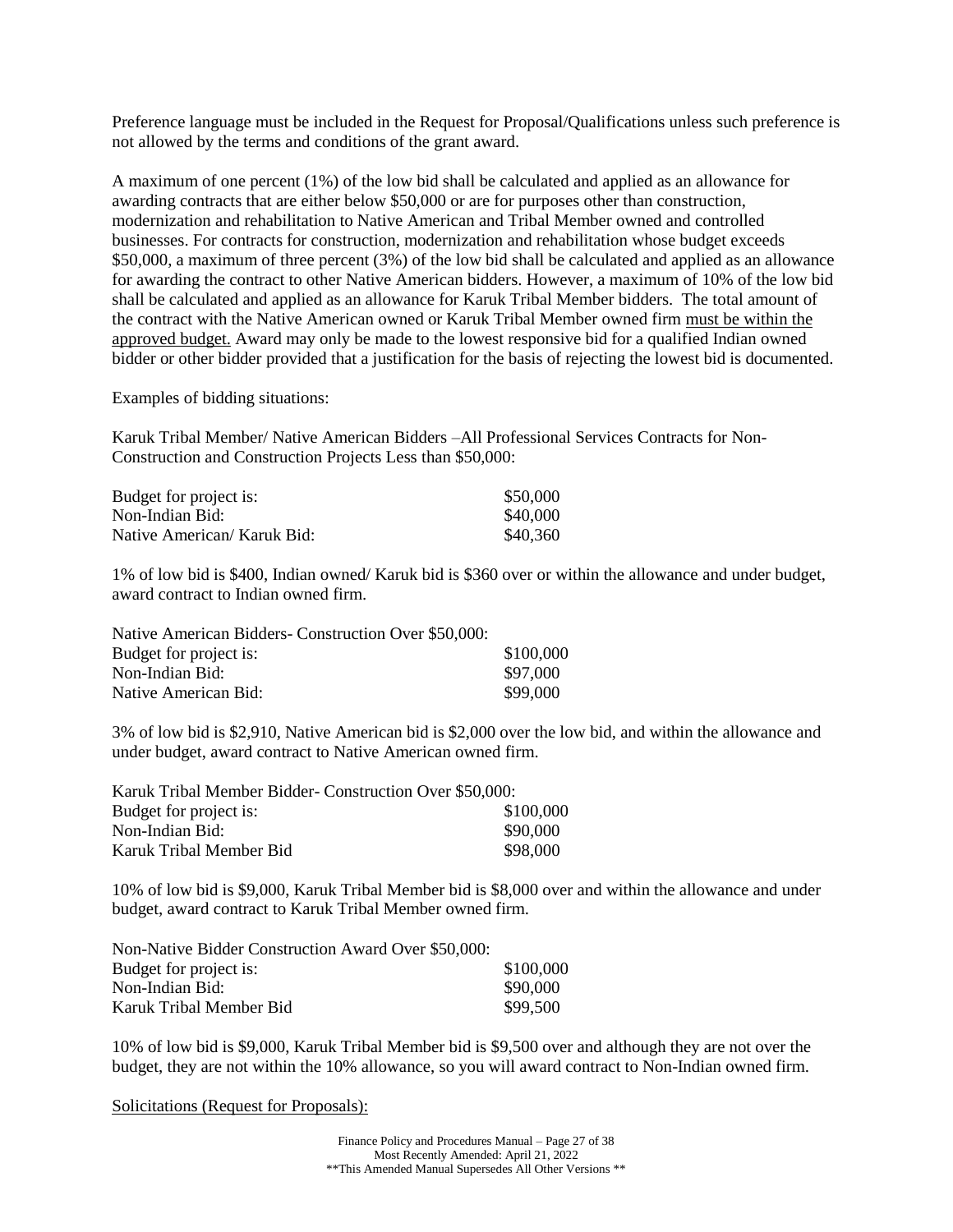Solicitations shall include a statement of the applicability of Indian preference to the solicitation. Including:

- Any applicable locally improved preference requirements properly enacted by the tribal governing body and adopted by the Tribe,
- Information as to whether the Tribe maintains lists of Indian-owned economic enterprises, or individuals, which are available to contractors for use in meeting Indian preference responsibilities,
- A requirement that bidders provide a statement describing how they will provide Indian preference in subcontracting, training and employment, including the number or percentage of Indians to be employed and trained,
- The Tribes description of the information to be submitted on Indian preference,
- The factors the Tribe will use in judging the adequacy of the Indian preference information submitted,
- A statement that failure to submit the required Indian preference statements on subcontracting, training, and employment shall be grounds for rejection of the offer,
- A requirement that each contractor and subcontractor submit a certification and supporting evidence to the Tribe whenever it is not feasible to provide Indian preference in subcontracting.
- A requirement that bidders submit a list of core crew employees with their bid, as defined in the Indian Preference Act and/or TERO Ordinance, and that contractors and subcontractors are required to provide preference to the greatest extent feasible by hiring qualified Indians in all positions other than core crew positions.

Solicitations, contracts, and subcontracts shall include the following:

- The clause prescribed in the Indian Preference Act and/or TERO Ordinance in connection with the development or operation of Tribe projects,
- The grounds for termination of a contract or the imposition of penalties for improper subcontracting or false certification as to subcontracting with Indian preference.

#### Monitoring and Remedies:

The Karuk Tribe TERO shall monitor the implementation of Indian preference in its contracts, subcontracts, training and employment, and take appropriate remedial action to ensure compliance.

## **10.4 Approval Procedure**:

All vendor and professional services contracts over \$5,000, excluding Education Department Tutoring contracts, require council approval. Contracts for projects will be prepared with the knowledge and participation of staff members who will be involved in the administration or implementation of the contract. The process for submitting vendor or professional services contracts requests for Council approval is as follows: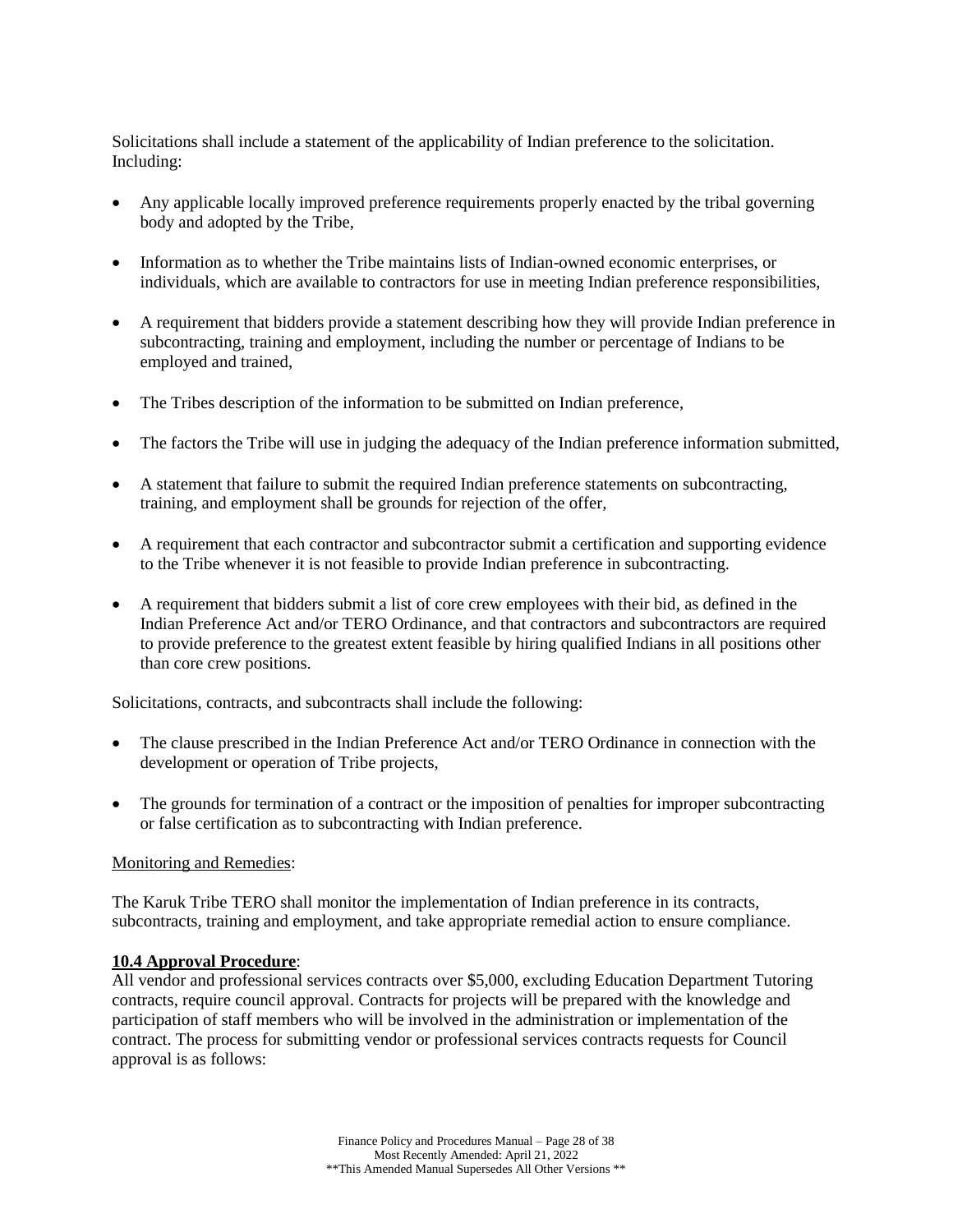- After bid process has ended, complete your procurement documentation form to submit with Request for Contract form. The procurement form must be approved by the Chief Financial Officer and the Contract Compliance Specialist. If one is unavailable, the Executive Director's signature will serve as the alternate. If neither is available the Executive Director and Secretary/Treasurer's signatures will serve as alternates. See sample form A-12.
- Complete the attached Request for Contract form and attach contract and procurement form to it. See sample form A-13.
- Present the draft contract and Request for Contract form to staff members who may have responsibilities, administrative or otherwise, in the administration of the contracts Scope of Work.
- All contracts that include the cooperation of Karuk entities will be accompanied by a certification that the entities governing board has had a chance to review and approve the activity. An authorized signature on the request for contract form or copy of meeting minutes from the entity is sufficient evidence that this process has been completed.
- Present the packet with the Request for Contract Form, Contract and Procurement Document to the, Contract Compliance Specialist and Tribal Employment Rights Office (TERO) for approval. The Contract Compliance Specialist will assign a contract number.
- Present the contract packet to the Tribal Council at least seven days prior to request for approval.
- Request Council approval. Two (2) fully executed contracts are required. Phone votes are not advisable.
- Forward one fully executed original contract and supporting documentation to the Contract Compliance Specialist and one to the Contractor within 10 working days.

The procurement documentation for all contracts must be complete. The presentation that a contract is to be awarded as a "sole source provider" is strongly discouraged. Evidence that the contractor has been determined to be a true sole source provider is required, and if not provided will be the basis for rejection of the request for contract

## **10.5 Approval Process For Contracts Below \$5,000:**

The approval process for contracts below the \$5,000 limit is the same as for other contracts as described in the previous section with the exception of the following:

- Contracts will not be required to go to the Tribal Council for formal vote, instead after being reviewed by the Compliance and TERO departments and assigned a contract number, they will be submitted by the Contract Compliance Specialist to one of the Executive Council Members for final approval. Executive Council Member is defined in the Definitions section of this policy.
- After an Executive Council Member has approved the contract the two original signed copies will be returned to the staff member responsible for obtaining the contractors signature.

## <span id="page-28-0"></span>**SECTION 11.0 - CASH DISBURSEMENTS**

Unused checks shall be stored in the locked file room located in the finance department.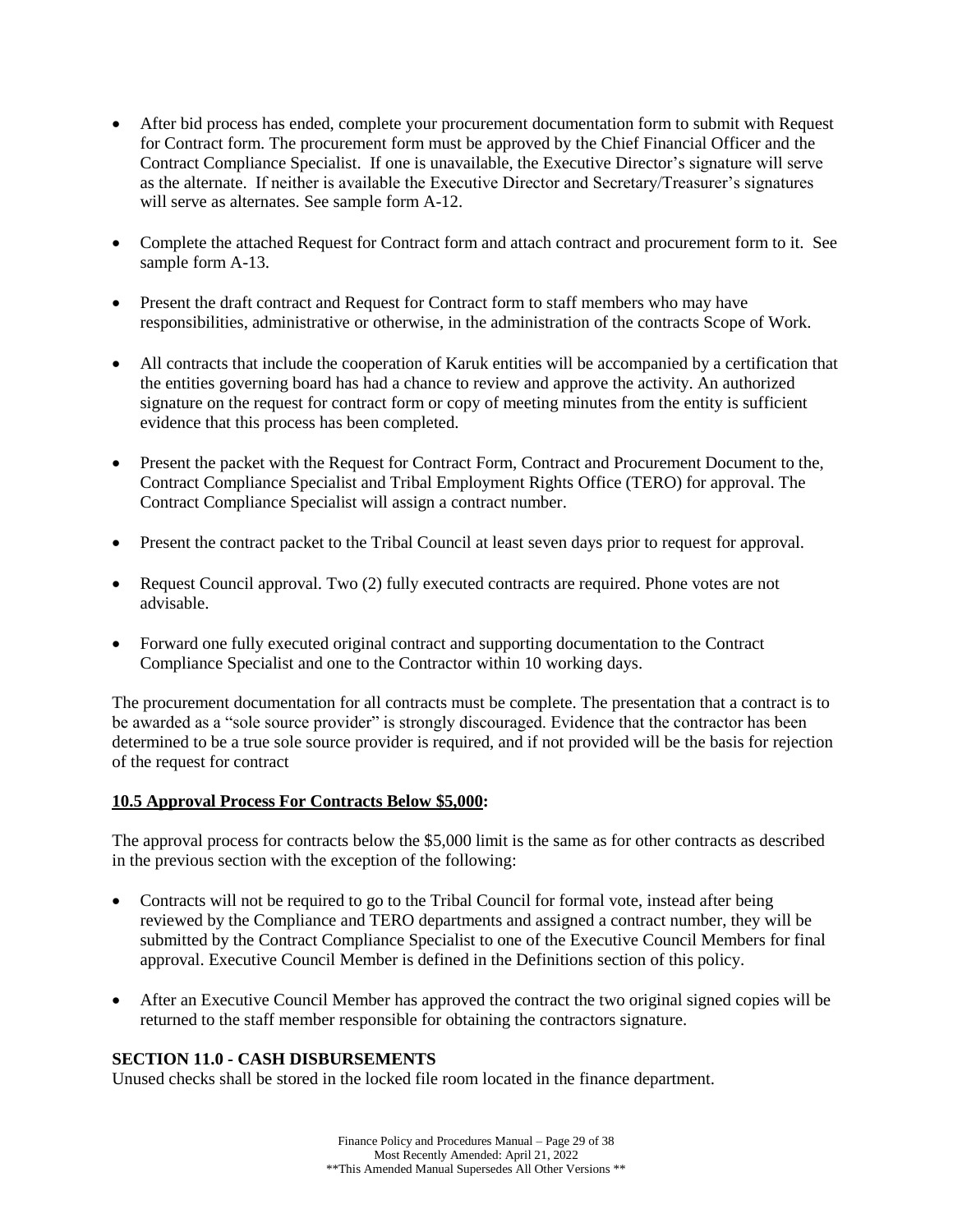A W-9 form will be completed for each new vendor used. See sample form A-14. No payments will be made to new vendors without W-9 information. New vendors will be reviewed to make sure that they have not been "debarred" or "suspended" by the federal government.

Original supporting documentation for expenditures must be reviewed and approved prior to payment. Payment for purchases, and obligations made from grant funds shall be made only by check. No check shall be written unless there is documentary proof that the service or merchandise has been received and is satisfactory.

When a check is written, the purpose for the payment shall be stated in the related paperwork. All checks will be signed by two authorized signers. The bill, invoice, or proof that the service or merchandise has been received shall be clearly marked "Paid," and a second copy of the check stapled to it to prevent duplicate payment. The paid bill shall then be filed in a vendor file in alphabetical order for future reference.

The check is recorded in the cash disbursement journal and posted to the general ledger when issued. The cash disbursement journal shall show the following information:

- Check number
- To whom written
- Date written
- Amount of check
- A distribution of the expense accounts affected

## <span id="page-29-0"></span>**SECTION 12.0 - CREDIT CARDS**

Please refer to the Travel and Vehicle Use Policy Manual for details regarding the Tribe's use of credit cards policy.

## <span id="page-29-1"></span>**SECTION 13.0 - TRAVEL**

Please refer to the Travel and Vehicle Use Policy Manual for details regarding the Tribe's travel policies.

## <span id="page-29-2"></span>**SECTION 14.0 - PAYROLL**

Please refer to the personnel policy manual for more details regarding payroll, benefits, and other employment issues. The following information summarizes the payroll process, but does not address all of the personnel issues discussed in the Personnel Policy Manual.

When an individual is hired by the Karuk Tribe, they are required to complete the following forms:

- Personnel Information Sheet See sample form A-1.
- Notify in Case of Emergency See sample form A-2.
- Check Distribution Form See sample form A-3.
- W-4 Exemption Information See sample form A-4.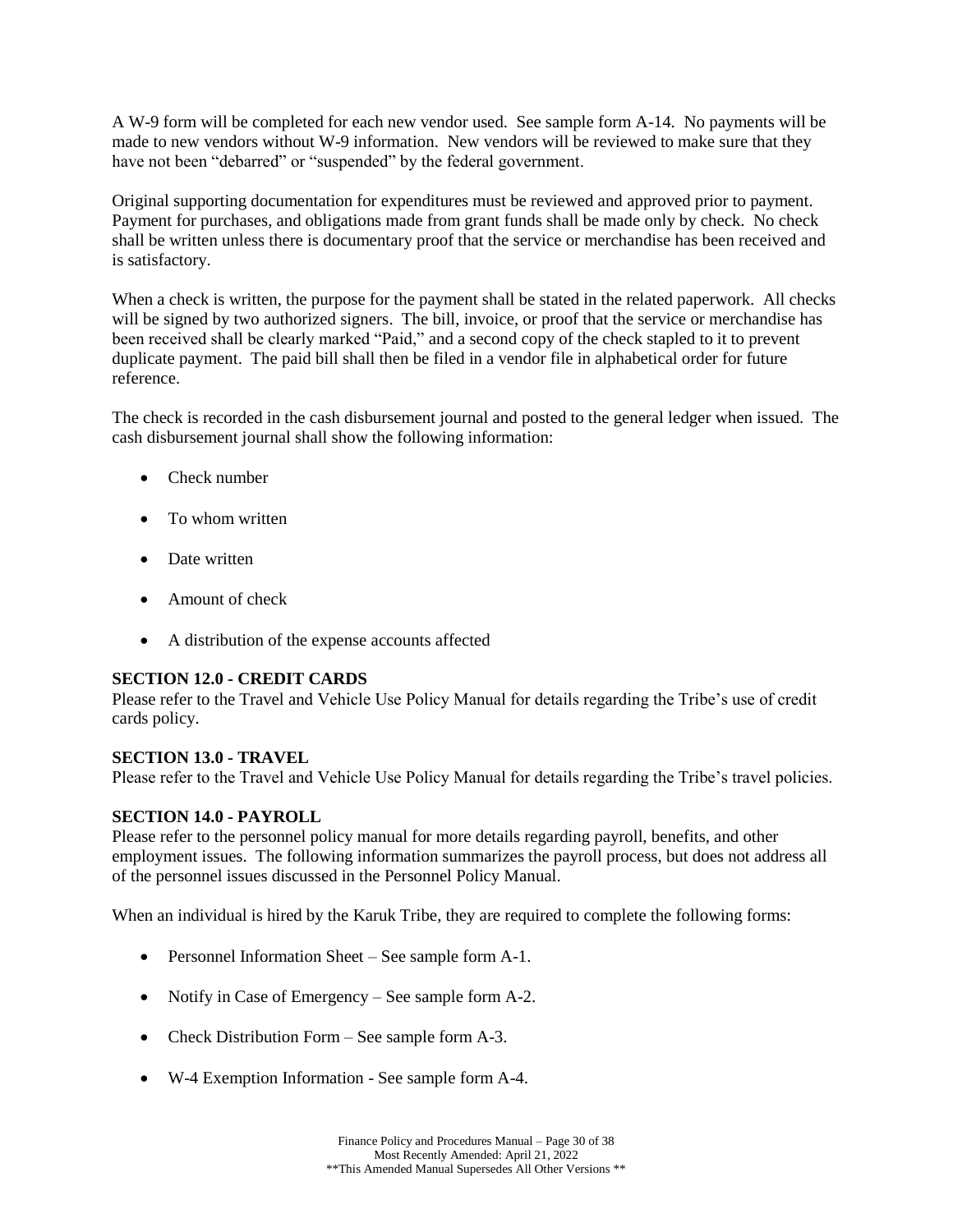• I-9 Eligibility to Work Verification – See sample form A-5.

In addition to the information provided by the new employee the supervisor is required to provide the payroll person the following information:

- Notice of Appointment See sample form A-6.
- Information regarding any special agreements or arrangements made with the new employee.

The normal pay periods for employees shall be biweekly. Pay checks will be issued no later than 5:00 p.m. the second Wednesday following the close of the pay period. At the end of each pay period the following steps shall be performed:

- Each non-exempt employee shall prepare a time distribution record. This time record covers the prior two weeks' pay period. See sample form A-7.
- Time records shall be signed by the employee and their supervisor
- Time records shall reflect any annual leave, sick leave, holidays, or other absence from work. Request for leave forms shall be turned in with time records. See sample form A-8. Records shall be maintained showing current accrued vacation and sick leave.
- The time records will be examined by the person processing payroll and any discrepancies will be cleared up with employee's supervisor.
- Computer files will be updated for status changes, garnishments, and other items that affect payroll.
- Individual wages shall be charged to the correct funding sources.
- The person processing payroll shall balance time sheets with payroll reports.
- The person processing payroll shall make sure proper authorization for deductions are on file.
- Payroll calculations shall be reviewed by a fiscal department employee other than the person preparing the original calculation prior to payment.
- Payroll checks shall be signed by two authorized signers.
- Payroll reports shall be printed and filed after processing a payroll.
- Payroll tax deposits and fringe benefit payroll deductions shall be paid to the appropriate agencies in a timely manner.

A Personnel Action Notice must be completed by the supervisor and appropriate approvals must be obtained whenever there is a change in an employee's employment status. Changes in employment status include raises, termination, and changes in fund being charged. See sample form A-9. Personal Action Notice's shall be submitted by the due date for timecards for pay period in which the change becomes effective.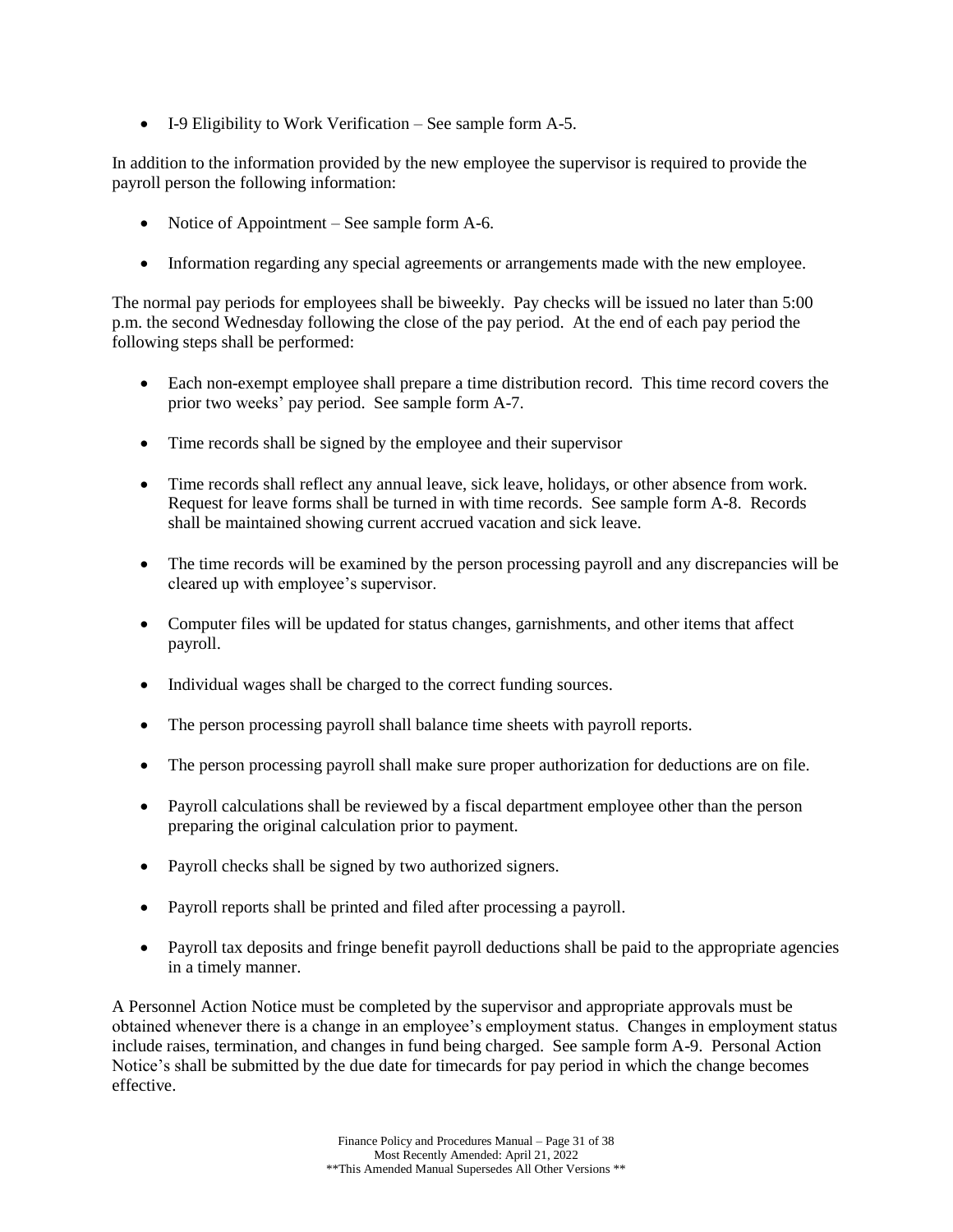Overtime will be paid to nonexempt employees when more than 40 hours are worked in one week. Exempt employees are not eligible to receive overtime pay.

When it comes to overtime calculations, each workweek stands alone.

## <span id="page-31-0"></span>**SECTION 15.0 - JOURNAL ENTRIES**

Journal entries are made to accounts to record information not posted to the general ledger through the payroll, accounts receivable, or accounts payable systems.

The following steps will be followed when recording a journal entry to the general ledger:

- A journal voucher form will be utilized for entry of a journal entry into the general ledger. See sample form A-16.
- All necessary documentation will be attached. Where no documents exist, appropriate reference will suffice.
- After a journal entry is entered into the system a journal voucher edit list will be printed and reviewed for accuracy.
- The journal voucher edit list shall be reviewed to verify that it is correct. After verification it will be posted to the general ledger.

### <span id="page-31-1"></span>**SECTION 16.0 - GENERAL LEDGER**

Information from payroll, cash receipts, cash disbursements, as well as journal entry information will be recorded and posted to the general ledger. The general ledger reflects account balances and the results of activities for a given fiscal period by fund.

#### <span id="page-31-2"></span>**SECTION 17.0 - YEAR END ACCRUALS**

At the end of each fiscal year it is important to make sure that revenue and expenses are recorded into the correct year.

Payroll shall be prorated so that payroll expenses are charged to the year in which the employee actually worked.

Invoices for items received or services rendered in the prior fiscal year but paid for in the current fiscal year shall be accrued at year end so that the financial statements reflected the expense in the correct fiscal year.

Third party revenue shall be accrued so that the revenue is recognized in the year when the services were provided.

#### <span id="page-31-3"></span>**SECTION 18.0 - FIXED ASSETS**

Purchases of fixed assets will be made from funds designated for this purpose.

Disposal of fixed assets requires council approval.

Disposals of fixed assets valued at more than \$5,000 require the approval of the funding agency that paid for the asset.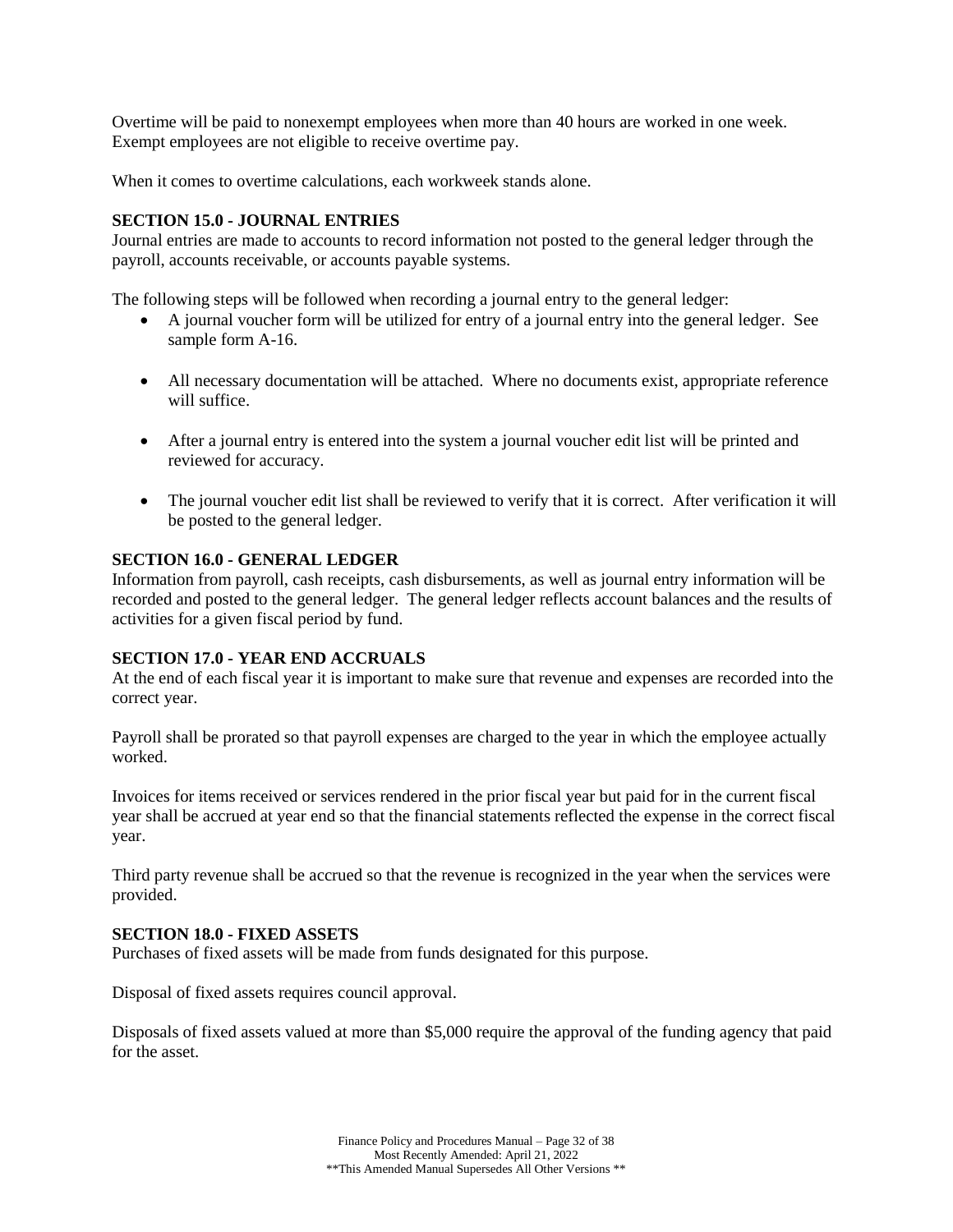A record shall be maintained for each fixed asset costing \$5,000 or more and for all computer equipment and vehicles. The record shall include the following:

- Description of the property, new or used
- Date of acquisition
- Location of the property
- Serial Number, Vehicle Identification Number, or other identifying number, if applicable
- Acquisition cost or assigned value
- General condition of the property

The total amount shown on this record shall agree with the amount shown in the Equipment Accounts.

A physical inventory shall be taken and reconciled with the subsidiary ledger at least once every five years. The fiscal department shall be responsible for maintaining the fixed asset list. They will record acquisitions, disposals, and transfers. The fiscal department will also be responsible for preparing fixed asset financial reports, such as:

- Schedule of General Fixed Assets.
- Schedule of changes in General Fixed Assets
- Proprietary fund schedules of property and equipment.

## <span id="page-32-0"></span>**SECTION 19.0 - INDIRECT COST PROPOSAL**

An Indirect Cost Proposal will be prepared and submitted to the Department of the Interior on an annual basis. The Indirect Cost Proposal will be prepared in accordance with federal guidelines including the OMB Super Circular.

The Tribal Council will approve the submission of the Indirect Cost Proposal before it is mailed. They will also approve the final negotiated rate before it is signed for acceptance.

## <span id="page-32-1"></span>**SECTION 20.0 - MATCHING**

In cases where matching funds are required, it is the responsibility of the program director to ensure that adequate matching funds are secured. It is also the program manager's responsibility to make sure that the matching funds meet the guidelines called for in the award documents such as none federal matching requirements.

## <span id="page-32-2"></span>**SECTION 21.0 - ELIGIBILITY**

Many of our programs and grants require that individuals who receive goods or services meet certain eligibility requirements. It is the responsibility of the individual program directors to document eligibility before providing services. Although the Contract Compliance Specialist will monitor compliance, it is not the responsibility of the compliance or fiscal department to determine eligibility.

## <span id="page-32-3"></span>**SECTION 22.0 - FINANCIAL SOFTWARE**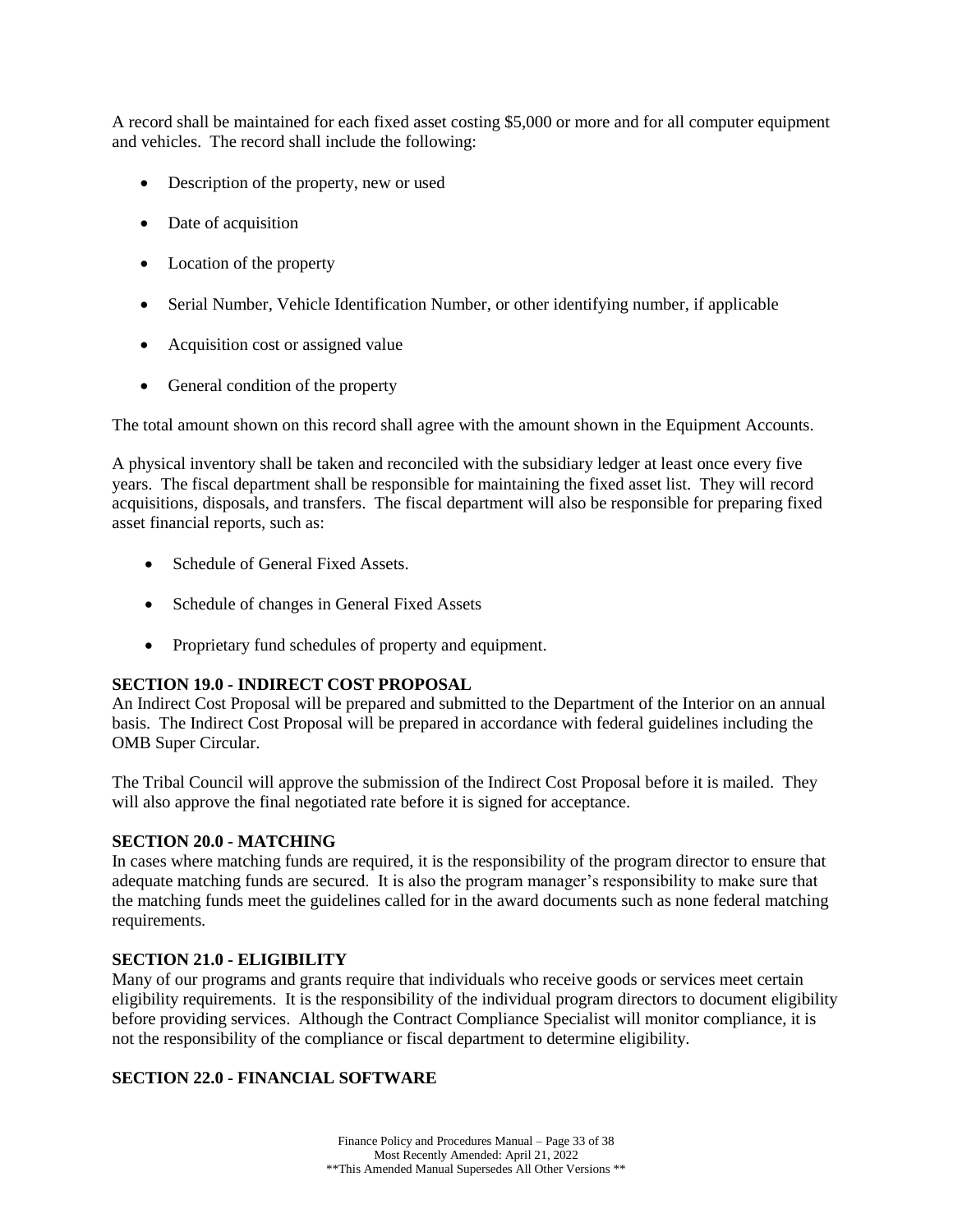It is important that the Karuk Tribe use financial software designed for use by a governmental organization. Currently the Tribe uses MicroFund. MicroFund is software designed specifically for governmental accounting.

Security of written and electronic fiscal records will be maintained by the fiscal staff and the information technology staff.

## <span id="page-33-0"></span>**SECTION 23.0 - ISHPUUK LEASING**

Equipment purchased with government dollars cannot be used to provide "services for a fee". Therefore, assets purchased by the Tribe for Ishpuuk Leasing to hire out must be purchased with discretionary funds.

All invoicing for Ishpuuk Leasing will be prepared and mailed by the fiscal department. The invoices will be prepared from information provided to the fiscal department by the Ishpuuk Leasing Supervisor.

All time spent by employees working on Ishpuuk Leasing will be carefully documented so that the time is properly charged to Ishpuuk Leasing and not to Indirect.

It is the responsibility of the Ishpuuk Leasing Supervisor to review all jobs before accepting them to make sure that we are not hauling hazardous waste or other contaminated materials. It is also the Ishpuuk Leasing Supervisor's responsibility to make sure that all applicable laws are followed when performing a job. This includes making sure that all drivers have the proper licenses and that they are covered by insurance.

## <span id="page-33-1"></span>**SECTION 24.0 - LOANS**

Any department or entity with access to discretionary funds must have a Tribal Council approved loan application and approval process in place before administering loans from those discretionary funds to any individual, business or entity.

## <span id="page-33-2"></span>**SECTION 25.0 - DELINQUENT DEBTS**

Tribal members and others who owe delinquent debts to the Tribe, or any of its entities, for any amounts shall not be eligible for assistance though any non-compacted funding source.

This exclusion does not apply to medical benefits allowable under the Indian Health Service, but may apply to certain medical benefits under third party for non-emergent or elective medical or dental services or substance abuse program treatment and services, including the AAIR program.

Potential TANF clients who are on the Tribe's delinquent list shall have their delinquency waived for a period of 90 days. The potential client may use this 90-day window to complete a plan and process TANF paperwork. A discussion of their debt to the Tribe will take place and a new payment plan may be presented to the Tribal Council for approval. During the 90-day period the client will be eligible for TANF services.

## <span id="page-33-3"></span>**SECTION 26.0 - DISCRETIONARY FUNDS**

KTHA, KCDC, and TERO may spend their discretionary funds for administrative items related to their operation. This authority does not extend to non-administrative items including donations, gifts and loans.

## <span id="page-33-4"></span>**SECTION 27.0 - HEALTH PROGRAM BILLING POLICIES**

## **27.1 Patient Billing and Posting**

- a. Fees for uninsured Native Americans are written off as direct care services.
- b. All billing information is verified at the time of each visit.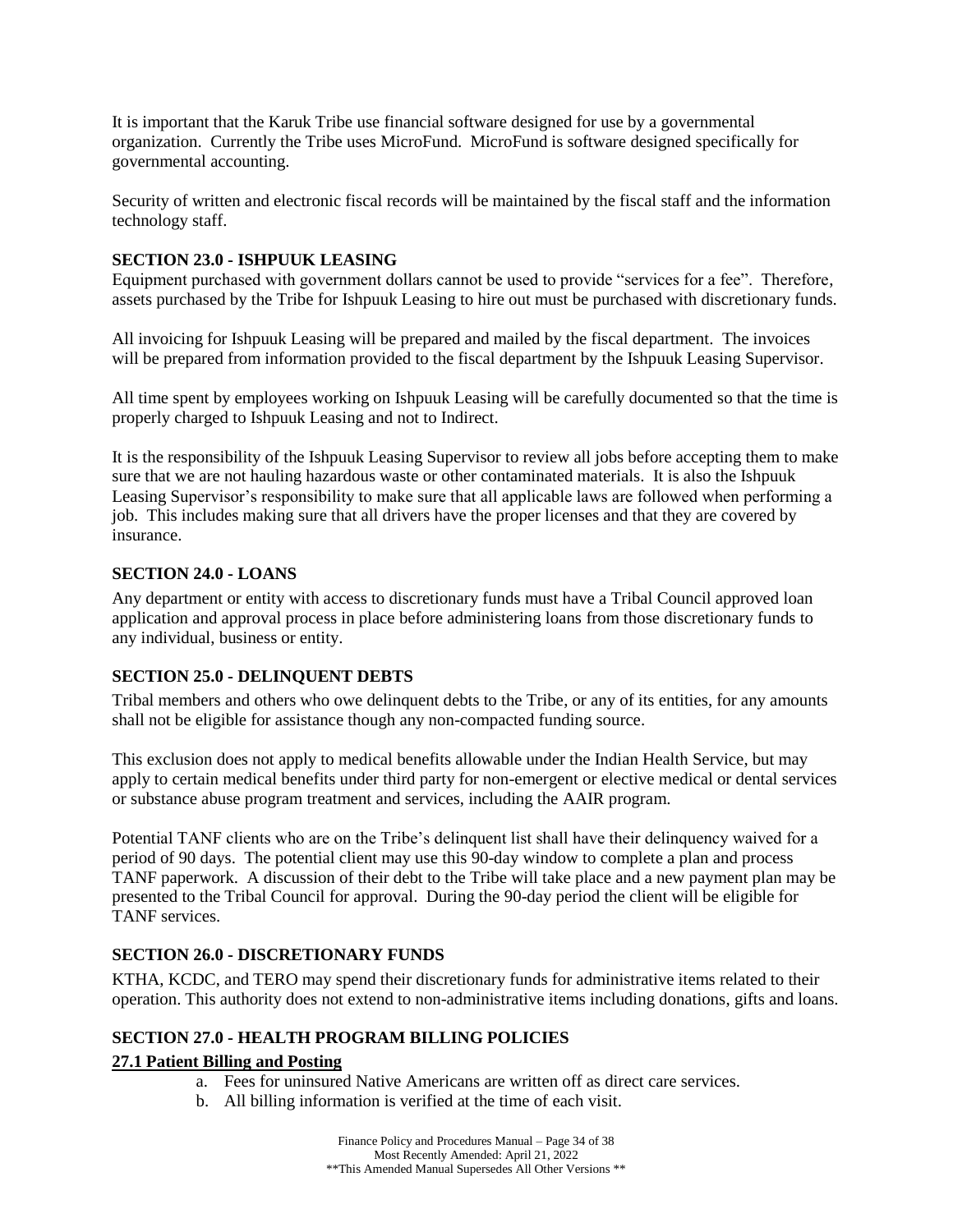- c. Billing information is entered into the RPMS system by the Data Entry Clerk.
- d. Bills are sent to third party payers within thirty days of date of service.
- e. Private pay bills are sent within thirty days of date of service.
- f. Secondary payers are billed upon receipt of payment from the primary payer with an explanation of benefits (EOB) describing the uncovered service.

## **27.2 Accounts Receivable**

- a. All payments are processed by the Fiscal Office.
- b. Records of payments are forwarded from the Fiscal Office to the Accounts Receivable Clerks.
- c. Payments are posted by the Accounts Receivable Clerks.
- d. Aging reports are generated monthly and reviewed by the Executive Director.
- e. The Executive Director meets monthly with the Health Board and reviews the status of Third-Party revenues.
- f. The Executive Director and Health Board will determine uncollectible accounts and approve write-offs of these accounts on an ongoing basis.

## **27.3 Expenditure of Third-Party Revenues**

- a. All collected Third Party revenues are budgeted for use in the Karuk Tribal Health Program.
- b. Draft Budgets are created by the Executive Director in conjunction with the Chief Financial Officer and Health Department Managers.
- c. Draft budgets are presented annually to the Health Board for approval.

## **27.4 Collection Process**

b. Accounts receivable over 90 days old will be reviewed by the Business Office Manager who will determine which accounts will be put on the in-house collection list.

## **27.5 Bad Debt Write Off**

- a. Accounts receivable older than one year will be reviewed by the Accounts Receivable Clerk who will draft a list of recommended bad debt write offs. The list may also include accounts receivables for bankrupt or deceased individuals and debts less than three months old that are subject to third party payer rules which do not allow billing after a certain period of time. The list will provide information regarding the history of each potential bad debt.
- b. The Business Office Manager will review the list with the Chief Financial Officer.
- c. The reviewed list will be presented to the Tribal Council for approval.
- d. A copy of the minutes reflecting the Tribal Council approval to write off bad debts will be forwarded to the billing office to use for backup when removing bad debts from the accounts receivable balance.
- e. The billing office will file bad debt backup so that information may be reviewed by management and/or auditors.
- f. When non-beneficiary patients have not had any activity on their account for more than three months and are written off as bad debt, the patient will be flagged in the RPMS system as bad debt which notifies the office staff/receptionist that they should not schedule (or reschedule if necessary) the patients' appointment and have the patient call the billing department accounts receivable clerk to set up a payment plan for the old debt. Unless it is an emergency visit the patient will not be seen until a payment plan is in place. When the payment plan is in place the patient can reschedule his/her appointment with the clinic.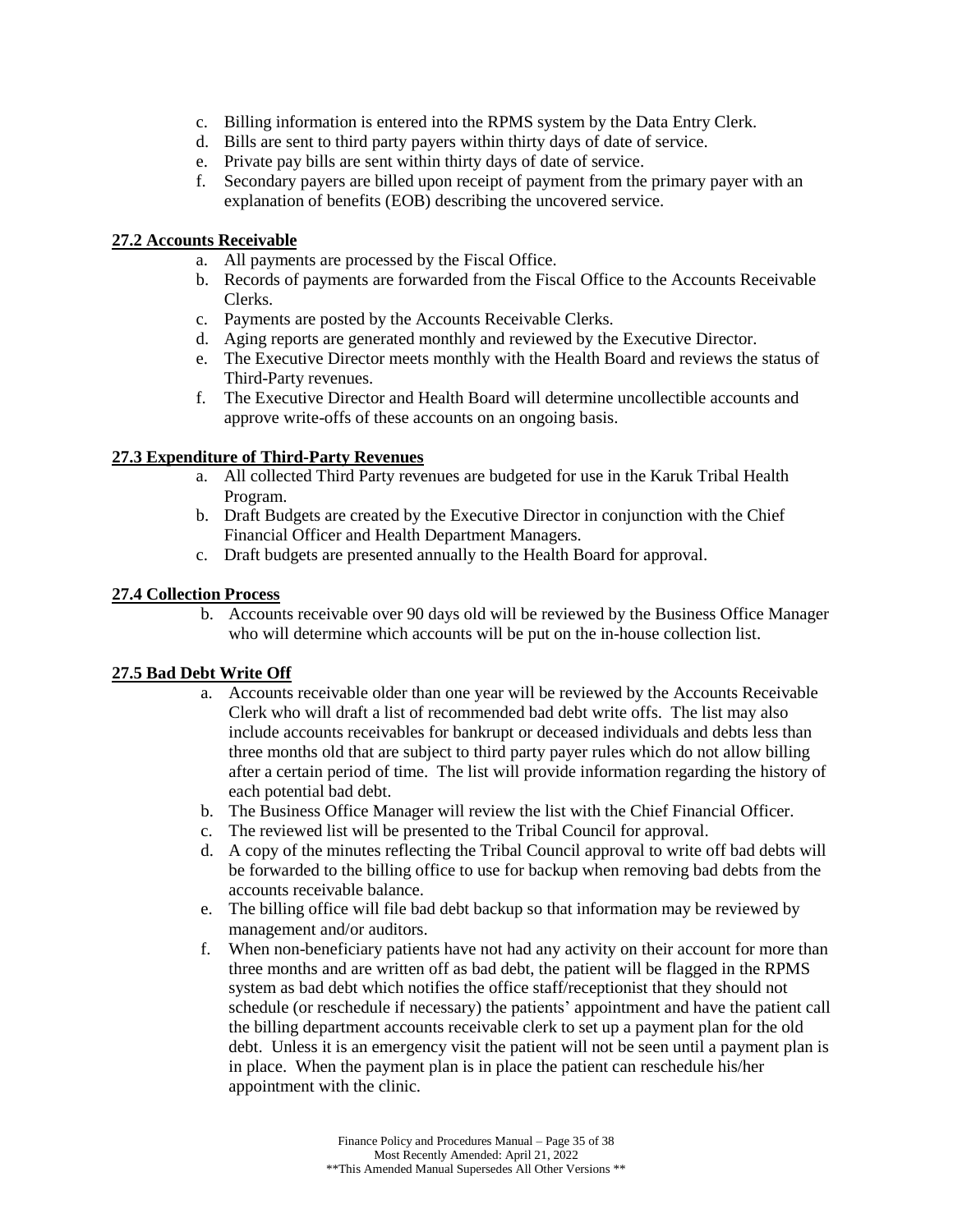## **27.6 Small Balance Suspension**

a. Non-beneficiary patients with a balance of less than \$2.50 shall be mailed one statement. If there is no payment received, statement mailing shall be suspended until such time as the balance owed equals more than \$2.50.

## **27.7 Write Off for Native Americans and Employees**

After insurance and other 3rd party sources have been billed, there are no charges to Native Americans and Tribal Employees who use the Tribe's direct care facilities. Thus, amounts up to \$2,000.00, not collected from 3rd party sources will be written off. No authorization from the Tribal Council is necessary to remove these balances.

## <span id="page-35-0"></span>**SECTION 28.0 - SPENDING POLICY**

## **28.1 General Fund**

The Karuk Tribe receives revenue from the Revenue Sharing Trust Fund, interest, and other sources for use in the General Fund. The fund will expend those resources on multiple purposes of the Tribal government. The intention of this spending policy is to comply with GASB 54 and to identify the expenditure order of resource categories for the General Fund. Resources will be categorized according to Generally Accepted Accounting Principles (GAAP) for Tribal governments.

When both restricted and unrestricted resources are available in the General Fund, the following spending policy will apply:

- $\bullet$  1<sup>st</sup> Non-spendable
- $\bullet$  2<sup>nd</sup> Restricted
- $\bullet$  3<sup>rd</sup> Committed
- $\bullet$  4<sup>th</sup> Assigned
- $\bullet$  5<sup>th</sup> Unassigned

The Tribal Council has the authority to express assignments in the General Fund.

## **28.2 Special Revenue Funds**

The Karuk Tribe receives revenue from the Federal and State governments, Foundations, and other sources for use in Special Revenue Funds. Special Revenue Funds will expend those resources on the specific purpose of the fund. The intention of this spending policy is to comply with GASB 54 and to identify the expenditure order of resource categories for all Special Revenue Funds. Resources will be categorized according to Generally Accepted Accounting Principles (GAAP) for Tribal governments.

When both restricted and unrestricted resources are available in a Special Revenue Fund, the following spending policy will apply:

- $\bullet$  1<sup>st</sup> Restricted
- $\bullet$  2<sup>nd</sup> Committed
- $\bullet$  3<sup>rd</sup> Assigned

The Tribal Council has the authority to express assignments in Special Revenue Funds. When they approve applying for a grant, they commit to spend the funds according to the grant agreement.

## <span id="page-35-1"></span>**SECTION 29.0 - DONATIONS**

All requests for donations from the Karuk Tribe for charitable purposes will require approval of the Tribal Council. All requests will be in writing, addressed to the Karuk Tribe and will contain the name and contact information (address, phone and email) of the requestor and details regarding the amount that is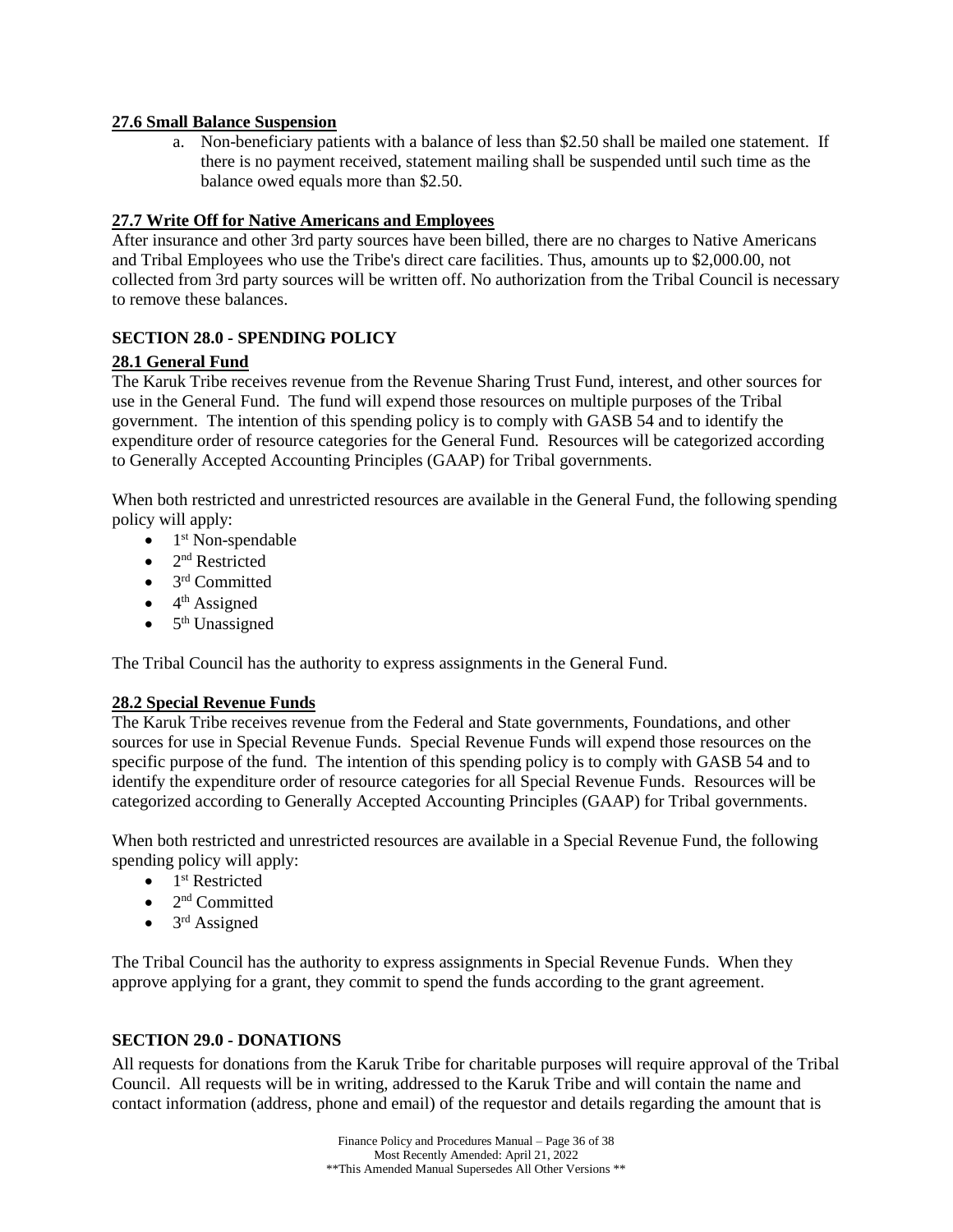being requested, the purpose of the request, and the benefit to the recipient. Any donation approved by the Tribal Council will be paid from non-program funds. All donation requests are subject to the availability of funds.

All donations over \$1,000 made by the Karuk Tribe Housing Authority (KTHA) and/or Karuk Community Development Corporation (KCDC) require Karuk Tribal Council approval.

## <span id="page-36-0"></span>**SECTION 30.0 - GAMING OPERATIONS**

#### **30.1 Bank Secrecy Act**

Where applicable, the Karuk Tribe shall comply with the Bank Secrecy Act, Public Law 91 508, as amended, codified at 12 U.S.C. § 1829b, 12 U.S.C. §§ 1951 1959 and 31 U.S.C. §§ 5311 5332 for all financial matters involving the operation of tribal gaming.